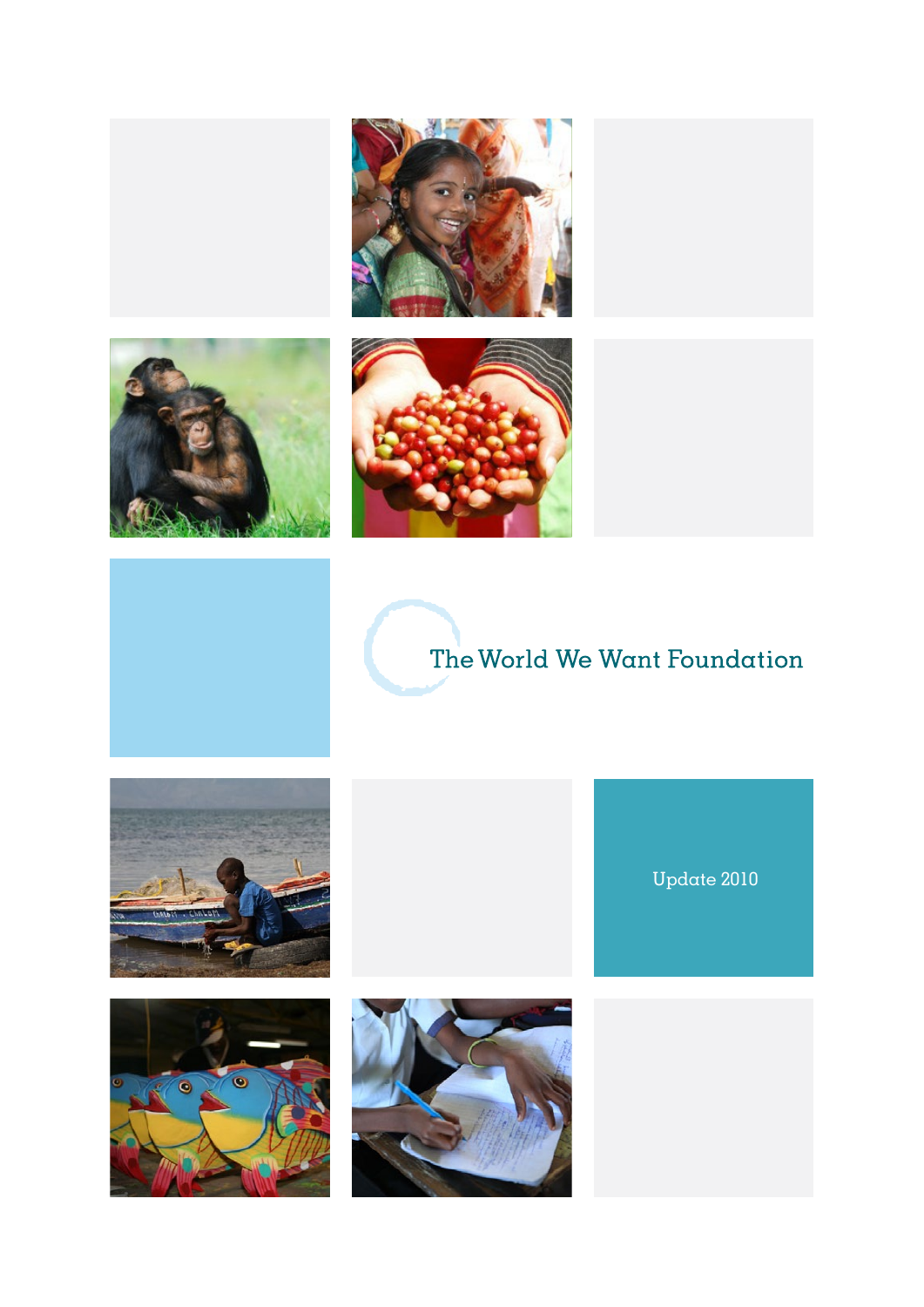#### **CONTENTS**

The World We Want Foundation (3W) is a Stockholm based philanthropic organization finding effective ways to advance social and environmental change in developing countries.

Our strategy is to identify outstanding social entrepreneurs who are providing highimpact solutions to poverty and environmental degradation, and to accelerate their progress by our financial and organizational resources.

Our focus is to provide poverty alleviation to the most vulnerable through education and job creation – and to foster environmental responsibility and revitalization.

"Charitable investments are no different than any other kind of investment. They require thorough due diligence, commitment, engagement and nurturing for maximum results and impact."

– Paul, 3W Founder

| About 3W                          | 2  |
|-----------------------------------|----|
| Letter from Paul                  | 3  |
| Letter from Kirsten               | 6  |
| Projects                          | 7  |
| Investing in Education            | 8  |
| The Acumen Fund                   | 8  |
| Education in India with Pratham   | 9  |
| Job Creation with Root Capital    | 10 |
| <b>Job Creation Latin America</b> | 11 |
| Haiti                             | 12 |
| Job Creation in Haiti             | 13 |
| Aquaculture                       | 14 |
| Education                         | 15 |
| Great Ape Conservation            | 16 |
| Ape Habitat Conservation          | 17 |
| <b>Mapping Ape Populations</b>    | 18 |
| <b>Ape Sanctuaries</b>            | 19 |
| Exited Projects                   | 20 |
| Hand in Hand                      | 21 |
| Stree Mukti Sanghatana            | 21 |
| Tretjak Orphanages                | 22 |
| Awacachi Corridor                 | 22 |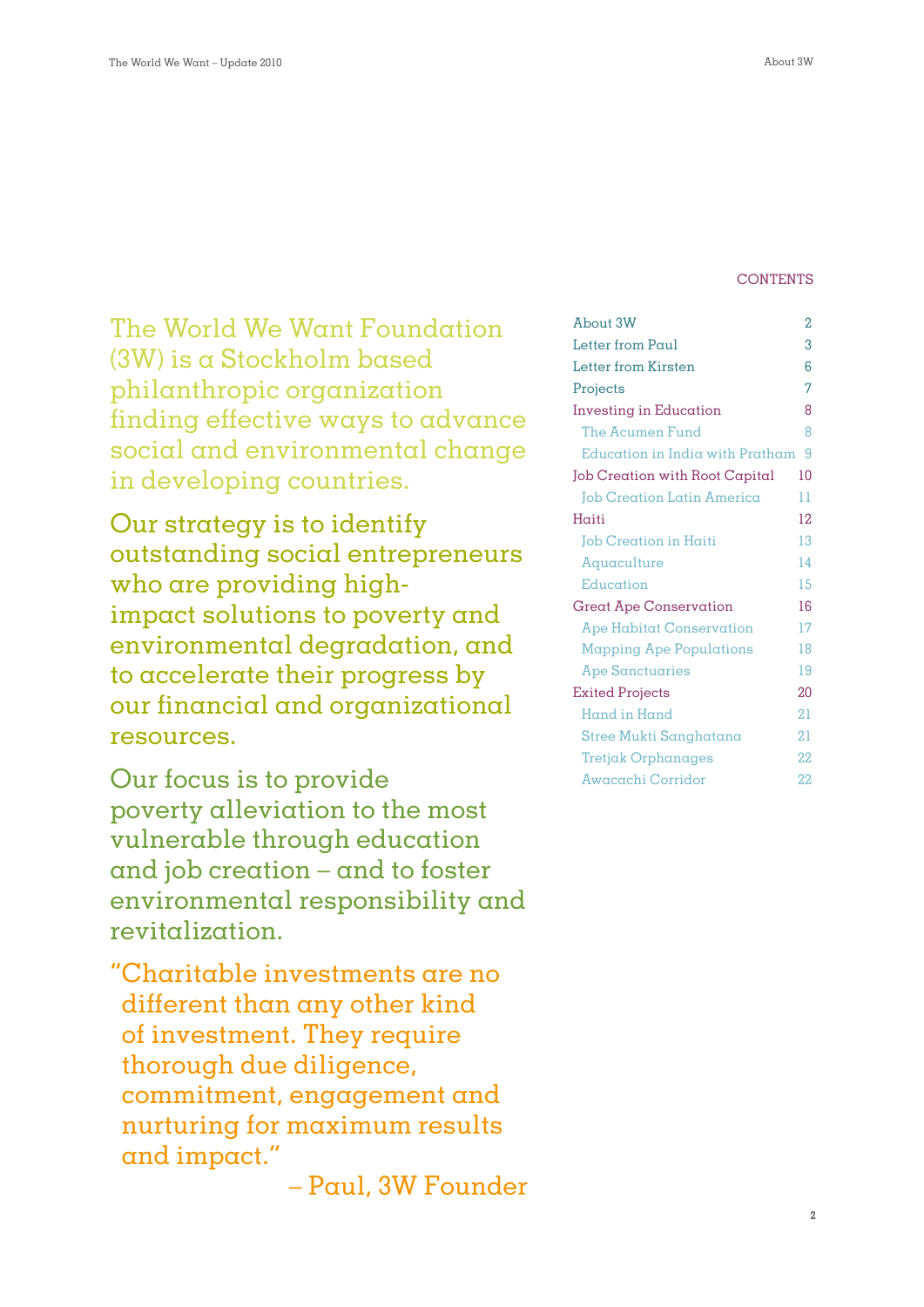### **A letter from Paul**



This was the first full year that The World We Want worked as a proper organization, which has had a tremendous, positive effect on our projects. As a team we have become much more effective in managing and nursing the projects and our relationships. The Board members have given us valuable support on a number of occasions.

Going into this year we had enough planned to ensure a full work schedule. However, on January 12, 2010, Haiti experienced an earthquake with catastrophic consequences. Over 230,000 people died, many more were wounded, and some 1.5 million people left homeless. Even before the quake, Haiti was the "country that God forgot" and the poorest place in the Western hemisphere.

I had heard of Haiti and its plight before. Kirsten suggested we try to do something once the early catastrophe response had run its course. For some reason I was a bit skeptical, perhaps because Haiti is part of the West, perhaps due to its turbulent history and lack of political framework.

But Kirsten convinced me this was the right thing to do. She found interesting, local organizations and off we went in May 2010.

We were in for  $\alpha$  strong experience. The poverty and level of destruction were more overwhelming than anything we have encountered. The absence of a functioning society, seen in other poverty-stricken areas, for example, urban slums in Mumbai, was alarming as was the overall lack of country governance. Although more NGOs (Non Governmental Organizations) are present in the country than anywhere else, we had deliberately set up meetings with smaller organizations with a long-term, local presence on the island, as well as with local entrepreneurs. The key take away is that the large NGOs cannot reach out to create the necessary conditions for job creation and thus sustainable poverty alleviation. For this to happen it is necessary to identify people, companies and new opportunities that can help to create jobs from the bottom up.

Even in the educational field the large NGOs and international government money fail to materialize. That is really one of the things that the billions committed at the International Donor Conference for Haiti are supposed to help achieve. Unfortunately the billions cannot find their way to Canges in the Central Plateau region, although its only a couple hours by car and there is an organization in place to put thousands of children in school for 150,000 USD per year. This was one of the opportunities we found and have since supported.

If large NGOs and state backed/government aid organizations want to get more effective they have to either set up branches of experts who are capable of hiking around in the hinterlands or give funding to entrepreneurial organizations with such capabilities. However, both initiatives need to be long-term and run by very skilled aid workers who spend considerable time on the ground.

#### To underscore the partially fluid state of our portfolio,

we finally backed out of one of our projects where we had committed the most organizational resources. We thought we had a strong case in Hand in Hand (HIH),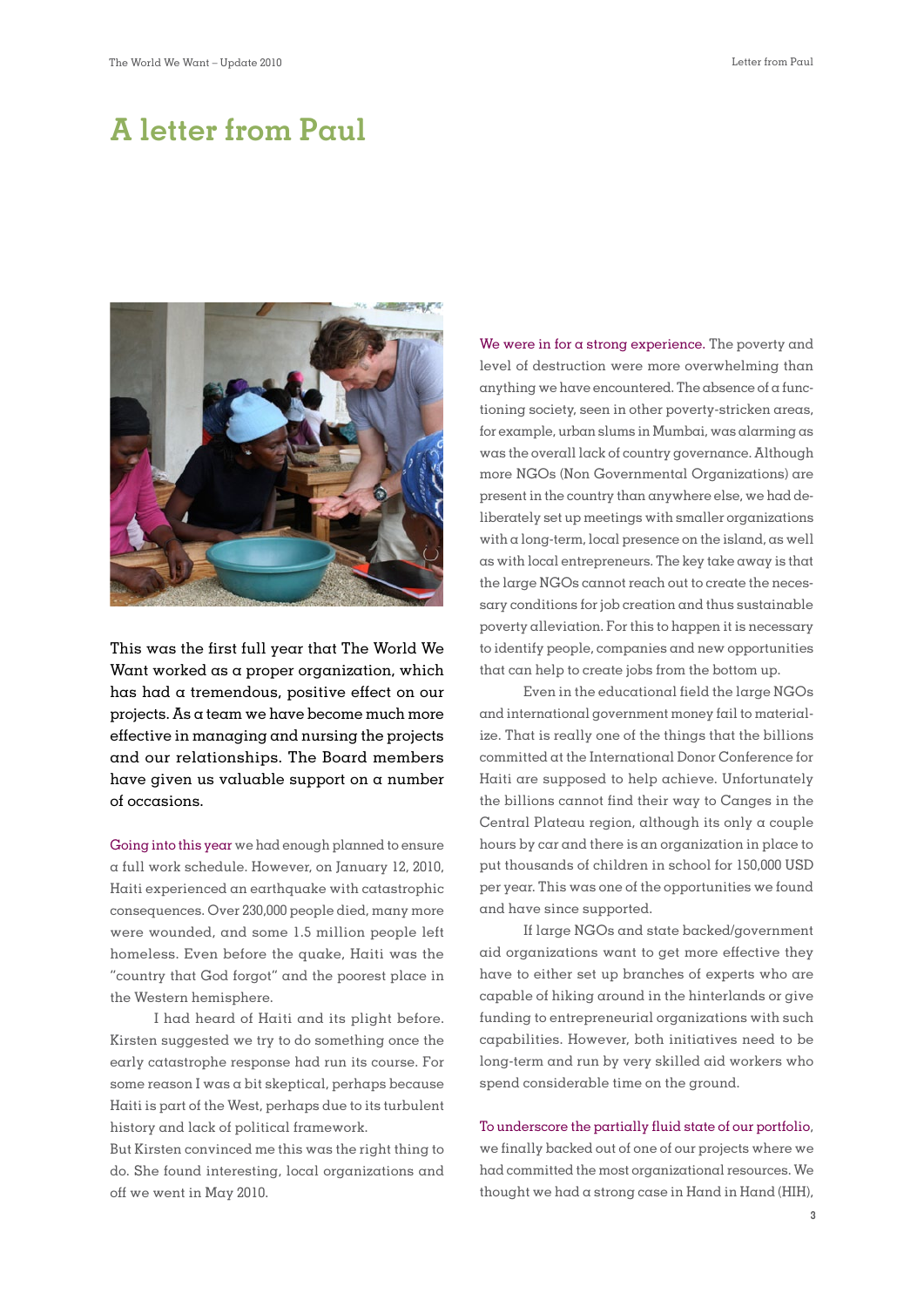which is mainly active in India. 3W was involved for over one year, trying to understand the true state, strategy and dynamics of the organization. What we found was that there was no room for questioning issues that in our view would have benefited from being challenged in an open way. For a successful organization to find a balance, between being run as a one-man show or a Board driven organization, is always hard.

However, we gained important lessons that are already helping us. We need to spend more time understanding what drives the key people of an organization. Being "the best or the biggest in the world" and achieving personal recognition is not a bad motive in any activity, but there are no shortcuts in achieving this. My conclusion is that we are more likely to function best with like-minded entrepreneurial organizations that welcome active involvement, or what we refer to as "active philanthropy".

We visited our projects in the Mumbai slums of Baiganwadi and Shivani, which are run by the Indian organization, Pratham. The needs in these slums are vast, but Pratham has built an organization that is able to achieve impressive results for very little money. We were encouraged to hear that the educational work in itself is creating a high number of jobs. Most teachers are recruited from within the slum ward, are females under 20 and earn a very low, but still meaningful salary. After a year or two they often study to become teachers in the higher paying state education system.

Field visits are vital in our work. They give us a chance to fine-tune programs in an expedient way in collaboration with the organization. We typically try to venture off from the prepared road and make spontaneous and unannounced visits and interviews. Venturing off and travelling around with representatives of the local organizations rather than the representatives from the head offices often give a better picture of the situation. This is how we can get close to the real people who are the intended benefactors.

While in India we tried to better understand the dynamics and situation in the MFI industry – Microfinance Lending Industry. Our partner Root Capital promotes another model that is directed toward SGBs – Small and Growing Businesses – and often lends to farmer cooperatives. Economic theory often claims that individual agents rather than, say,

a co-operative are best equipped to take decisions. But the role and profile of the lender is important as well as the ability of the borrower to use a loan in  $\alpha$ meaningful way. A benevolent lender who identifies a deserving and well- placed borrower and even sometimes educates him has proved very effective. And as with all investments, it is important to be mindful of the underlying intentions; some players in the MFI industry have turned into profit-machines.

We have continued to deepen our co-operation with Root Capital. It seems that here we have found a nimble partner which welcomes a cooperative dialogue. This enables us to jointly take on the job of finding ways of creating jobs and income in Haiti. Our fast response to Root Capital helped to secure additional funding from CBHF – The Clinton Bush Haiti Fund - for the same projects we are targeting. In addition to Root Capital support in Haiti, we also have direct investments in education and agriculture that are well underway in the continued, very difficult environment.

Immediate relief efforts are not our focus area, but when we become witnesses on the ground to  $\alpha$  highly effective solution we are ready to step in. We consider the "Lifesaver JerryCan", which is distributed by Operation Blessing in Haiti and Pakistan, to be an ingenious invention.

## ''Our high level of engagement with a few trusted partners allows us to be proactive and nimble – important elements for achieving impact."

In the environmental space I do not feel that we are doing enough yet. The challenges are as big as ever but the aftermath of the financial crisis has meant that economy is put ahead of ecology. President Obama has not been able to put the climate as high on this agenda as he probably would have liked to. The UN initiatives and various protocols seem to be leading nowhere at the moment.

But there are some positives. China is one. As the world's "factory" it is the biggest polluter, to a large extend on behalf of the global consumers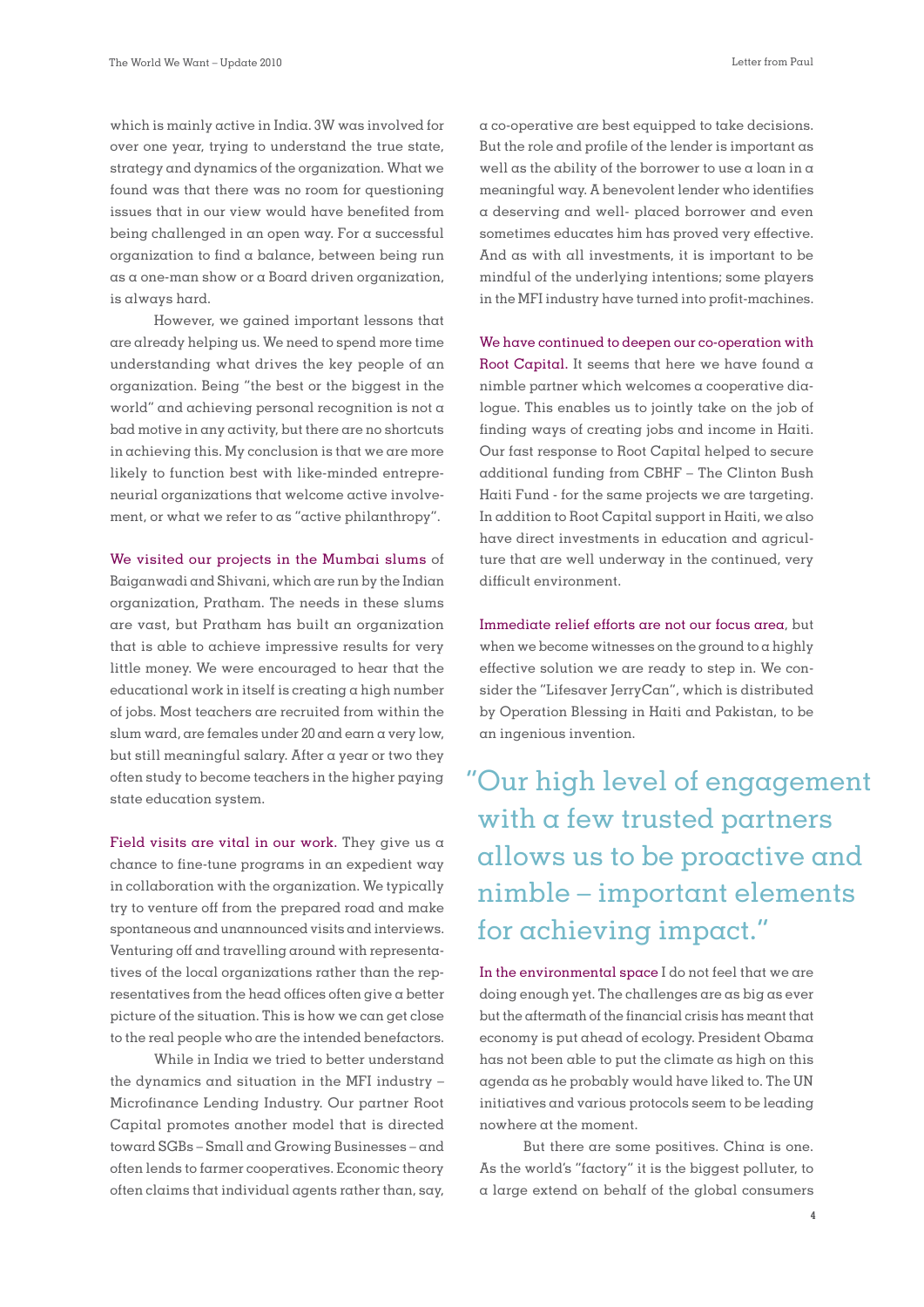Letter from Paul

elsewhere in the world. China acknowledges the problem and is driving hard to build renewable energy sources such as solar and wind power. As a result it added the most wind capacity in the past year, which is highly encouraging. It is also working hard on protecting forested areas and its fauna including the great panda.

One initial idea of mine had been to build wind power mills, but this seems to be taken care of by both private and public interests.

We will continue the work to find suitable landscapes where protection of the environment can be done in tandem with job creation and poverty alleviation. One prerequisite for us must be that we are able to travel freely and under acceptable security to such areas to enable regular visits. We broke that rule when we financed a survey in North-Eastern Congo led by the Jane Goodall Institute. I recognize that we will most likely never invest large sums of money without good accessibility for us to work. One immediate outcome, however, was that we got to meet Jane Goodall herself. Jane is a wonderfully charismatic and friendly person with the most amazing combination of passion and knowledge.

To hedge our bets we are working with some regional organizations in trying to identify other, already safer, areas where our mutual skills and resources can create something viable.

The enlargement of the Sweetwaters Chimpanzee Sanctuary that we are co-financing with Arcus Foundation finally got under way and we hope to see it ready in 2011.

In much of what we do we have to dig deeper, get behind the first impressions and meetings and really understand the underlying causes of why some things work where others do not. We have to find more channels and ways of improving the work on the ground and achieving bigger impact together with the organizations with whom we work. Getting to know our partners even better and their strengths and weaknesses is a part of that. We have learned that we need to team up with strong local organizations in order to achieve things at a distance.

A small organization must, where possible, try to stay the course with its projects and live with them for  $\alpha$ long period. That will make additional value-added work much easier to achieve. We have learned that

the due diligence we carry out before embarking on new projects must be solid and this takes time, typically more than a year.

This year we will put some work into developing an experience and fact-based "best practice" framework that we can use when we evaluate the potential and opportunities in situations and projects that we encounter. This will entail identifying and summarizing the best results and approaches to date from our partners and our proprietary lessons learned to date. We will continue to increase our expertise in job creation and to become more familiar with the regions where our partners and we are active. I envision that the tools in our "toolbox" of approaches and ideas will continue to become sharper as we access the experience coming from our various projects around the world. Ideally this will help us to find common features between opportunities, and as a consequence, to help us determine which set of tools to apply.

#### **The objectives for this year can be summarized as follows.**

To assist our partners as they scale their projects, and alternatively to look for opportunities of successful reapplication and replication. I believe we can help to catalyze further success and spur our partners to even greater achievements.

To continue the work on Haiti irrespective of the headwinds. Trying to nurture and build Caribbean Harvest deserves special mentioning.

To identify holistic conservation opportunities that could encompass and benefit from several of our focus areas; education, livelihood programs and sustainable use of the resource base.

I want to thank Kirsten for her passionate and excellent work, and Jacob for his interest and valuable advice. It is with enthusiasm that I look ahead. I strongly believe that we will continue to learn more about how we can help people around the world and also how to treat other creatures and the Earth better.

Del April 2011

**Paul Leander-Engström** Founder and Chairman of 3W – The World We Want.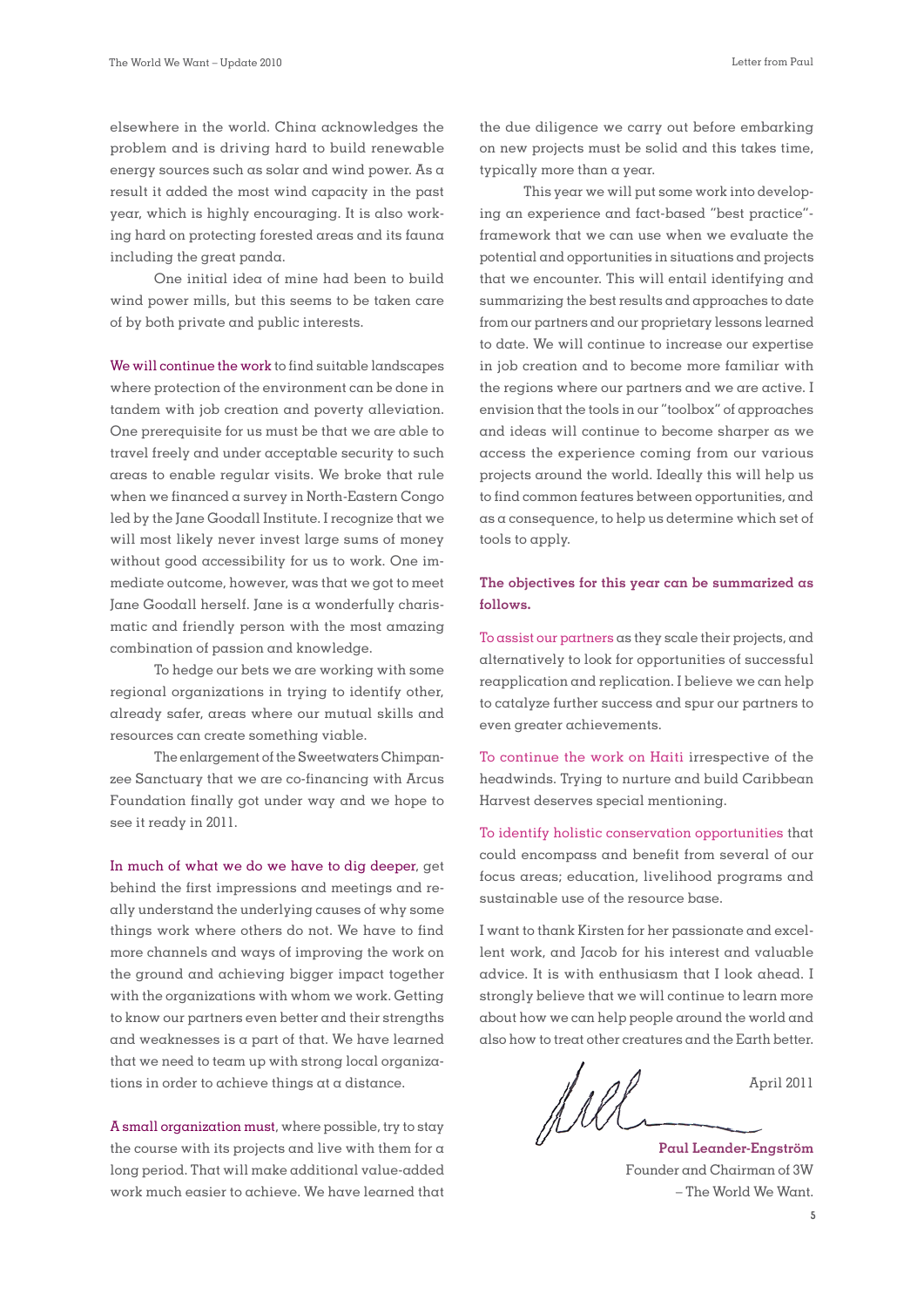### **A letter from Kirsten**



When Paul and I started this journey in August 2009, I was eager to set a mission statement, to pick our cause, to set out on a specific course from which we could measure success. Paul, thankfully, resisted the pressure to create the perfect elevator pitch. At his insistence, we decided to feel our way through the maze of buzzwords: sustainability, scalability, social entrepreneurship, impact investing, social impact. Being small with a single investor,  $3W$  had the luxury to be flexible and opportunistic. That is not to say that we neglected our duty to perform diligence, nor skirt accountability; only to say that we are able to also play a catalytic role by relying on our gut feeling or by supporting vital initiatives that would not be entirely justifiable from a balance sheet perspective.

The end result is what I refer to as our sweet spot. We have created a space for ourselves – as an active and engaged partner, willing and ready to add value not only financially, but also on an organizational level. We strive for success, but do not shy from obstacles. On the contrary, once we have vetted a partner and tested each other, building confidence along the way, we are there for the long haul, ready to work through issues to reach ultimate success – which always must translate to positive and meaningful impact to our beneficiaries.

In this second year, we have built a portfolio of partners and projects that we hope will not only achieve the required results on the ground, but also help us to grow our knowledge base, learning potential, and subsequent future impact. From the social worker in the urban sprawl of Mumbai and

the mango farmer in the Central Plateau of Haiti to the industry superstars, we are accumulating the knowledge necessary to reach greater heights. We still do not have that one great one-liner outlining our goals for the next 10 years. Instead, we have a treasure chest of amazing partners who are making the world a better place. We are honored to support

''The journey has not always been easy, but with every misstep has come invaluable lessons, and with every success comes meaningful impact to people and places in greatest need."

these people and organizations, and are not afraid to get our hands dirty to increase their success. So no  $e$ levator pitch, but time willing, over a cup of coffee, we are all about full disclosure – no hidden agendas, no prestige, just an openness to get this job done. I am fortunate to have been given this rare opportunity, and to benefit from the guidance and support of 3W's founder, Paul, and our active Board, led by Jacob. I now hope to continue to apply our lessons learned and look ahead to greater impact through solid partnerships. The world we want can only come through hard work and collaboration.

April 2011 Kurstin *Portras* 

Managing Director of 3W – The World We Want.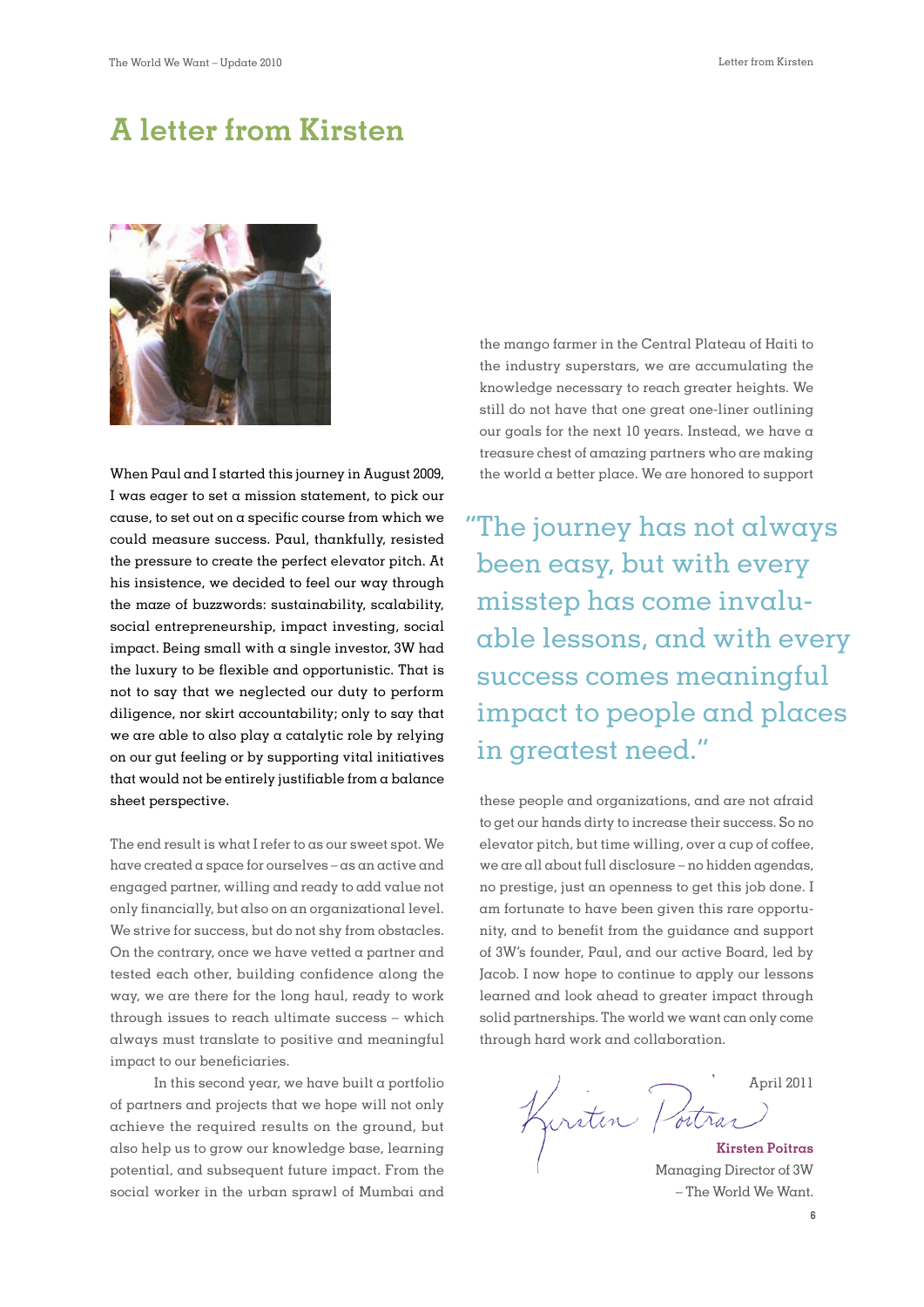# **PROJECTS**

Our focus is to provide poverty alleviation to the most vulnerable through education and job creation – and to foster environmental responsibility and revitalization.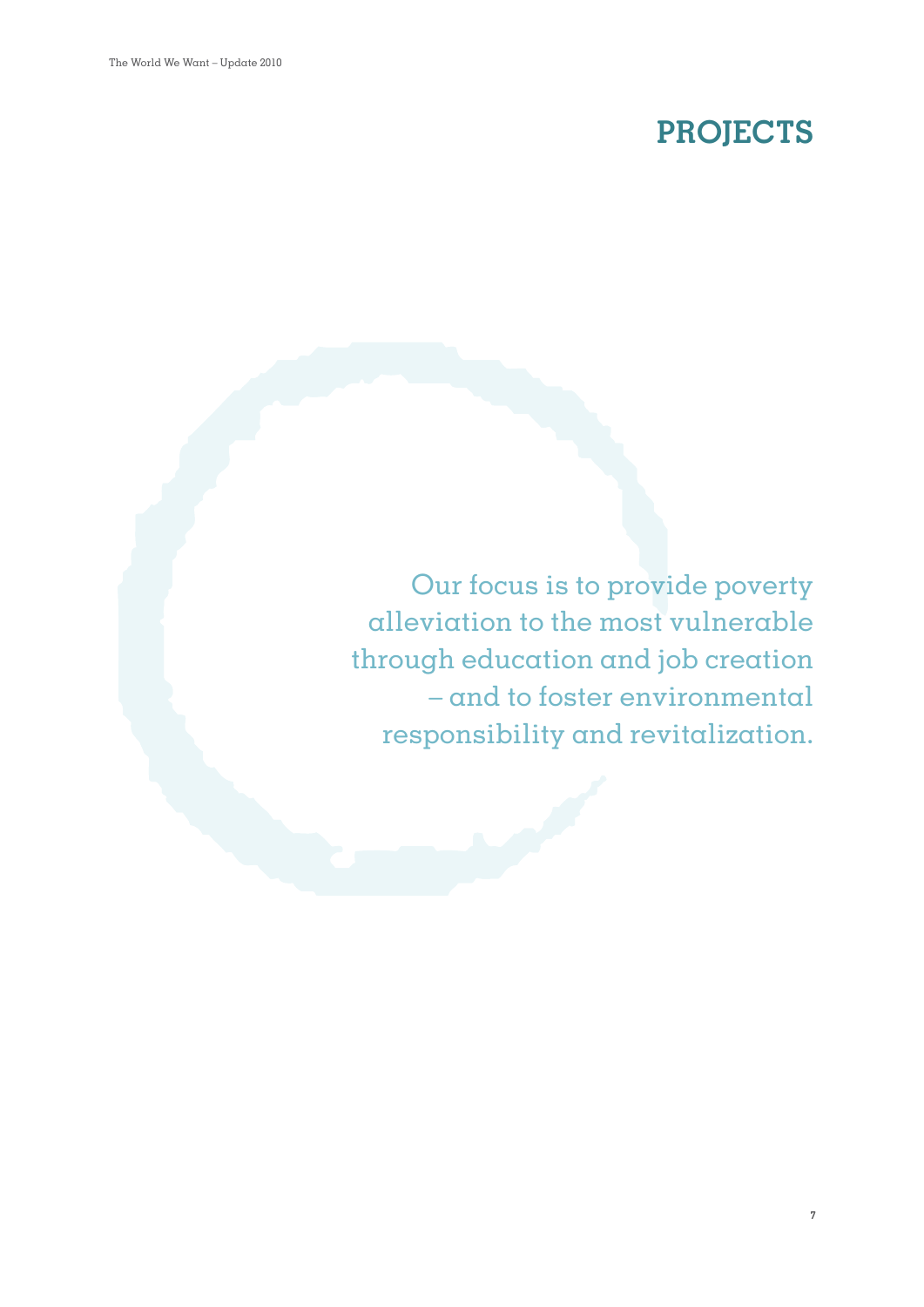Investing in Education

### **Impact Investing through the Acumen Fund**

Through this new portfolio focused on Education and Skills Training, we hope to expand Acumen Fund's impact

We are very excited to embark on this partnership with the Acumen Fund. Although our support is in the form of a grant, the Acumen Fund invests in for-profit enterprises that provide basic services to communities and individuals at the bottom of the pyramid. Acumen Fund is, in fact, one of the pioneering forces of impact investing in a variety of areas including housing, electricity, and agriculture. Education and Employability, or Skills Training, is a new portfolio being launched this year.

#### **Why Education and Skills Training?**

A person's ability to make better decisions leads to better choices, better outcomes and ultimately increased income. Developing countries typically have a poor record of ensuring education access and quality. In fact, 70% of all children not in school globally are in South Asia and Sub-Saharan Africa. Educational outcomes for those who do go to school in these geographies are abysmal. 9 of 10 children in Sub-Saharan Africa fail to complete basic education, and in rural Pakistan, only 65% of the students in Grade 3 could subtract single digits. And an education is no guarantor for employment. 88% of the 15-29 year olds in India have no vocational training at all – resulting in massive gaps in employability across sector, skill level, and location. Investing in education, with a focus on creating economic impact, is  $\alpha$ critical lever in creating better opportunities for all.

Academic studies show that one standard deviation increase in student's performance on math and science tests leads to a full 1% increase in annual GDP growth (equal to \$10B in Kenya by 2020), and more than 10% increase in student incomes at the end of high school. While it will always be a challenge to make these claims with certainty, we believe that education is a basic tool for improving income and quality of life, and a critical platform for creating human dignity.



#### **Why invest in the private sector?**

Manish Sabharwal, CEO of India's largest temporary staffing company – TeamLease, puts it best, "There is no question that government cannot accomplish this task... the privatization of education is not an ideological debate... it is a physical imperative. We have 1 million people joining the labor force in the next 20 years, every month... the government has no capability, institutional capacity or money to train these people, educate them or employ them."

The scale of the challenge, and the scarcity of public resources, is evident across all the countries we work in. The private sector has a critical role to play in delivering education and employability to the poor. Not only are public finances scarce, but structural barriers also exist – flexibility, innovation and accountability. Official vocational curriculum in India still teaches auto-mechanics to repair carburetors, even though carburetors are no longer found in modern cars.

'Learning by doing' in science, math and language, represent breakthroughs in instruction away from an emphasis on rote memorization. Finally, fees paid by students and job candidates tend to enable feedback between customers and service providers, offering accountability and higher quality.

Investment in private sector education and employability is both absolutely necessary, and positive. However, we are not market purists, and believe the public sector also must play a significant role in solving market failures and enabling scale. We've seen many opportunities for publicprivate partnership in which governments enable and subcontract successful and robust market-driven services. When designed well, this approach allows market mechanisms to build innovative, responsive, and robust companies with public resources to take these models to scale.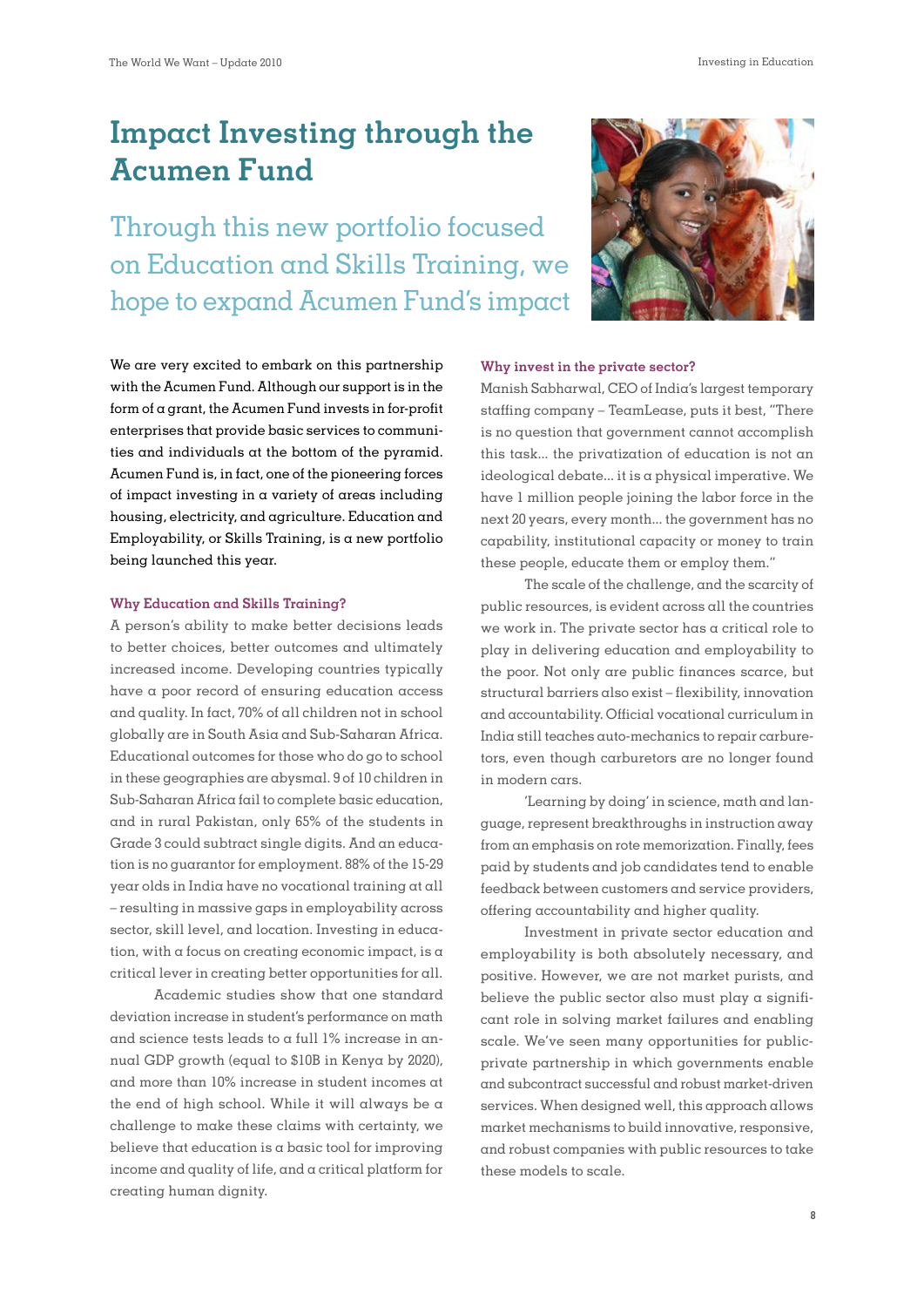Investing in Education

#### **Education in India with Pratham**

Since 2007, 3W has supported education in India through an ongoing partnership with Pratham in the slum areas of Mumbai



Education in India with Pratham

 **9**

Indian law guarantees the right to an education to all school-age children. Unfortunately, many gaps exist in the governmental education programs. To address this issue, 3W funds a very successful education initiative, Pratham, in the slums of Mumbai.

The organization promotes educational activities for children ages of 3–14. The mission of Pratham is very clear: Every child in school...and learning well. 3W initiated its support for the organization in 2007. Our funding has been strategically placed to increase the educational level of children in the slum areas of Baiganwadi and Shivajinagar in Mumbai. With 3W's support, Pratham has been able to expand its critical services in these areas (the M(e) ward) by 300%, from 71 to 212 communities.

3W's support enabled Pratham to reach an additional 27,700 children in 2008-2009. Programs

such as "Read Mumbai", the English program, tutorial scholarship programs, learning labs, the nursery school program, and community library services have increased knowledge of reading and math at all age levels. We have decided to continue our support of Pratham's program at the current level, as well as initiate two pilot programs. 3W will fund an anemia control and prevention program that will cover 14-18 year olds (4,000 teens) in our 212 communities. We will also provide a nutritious meal to all Balwadi students — 1,300 children in total.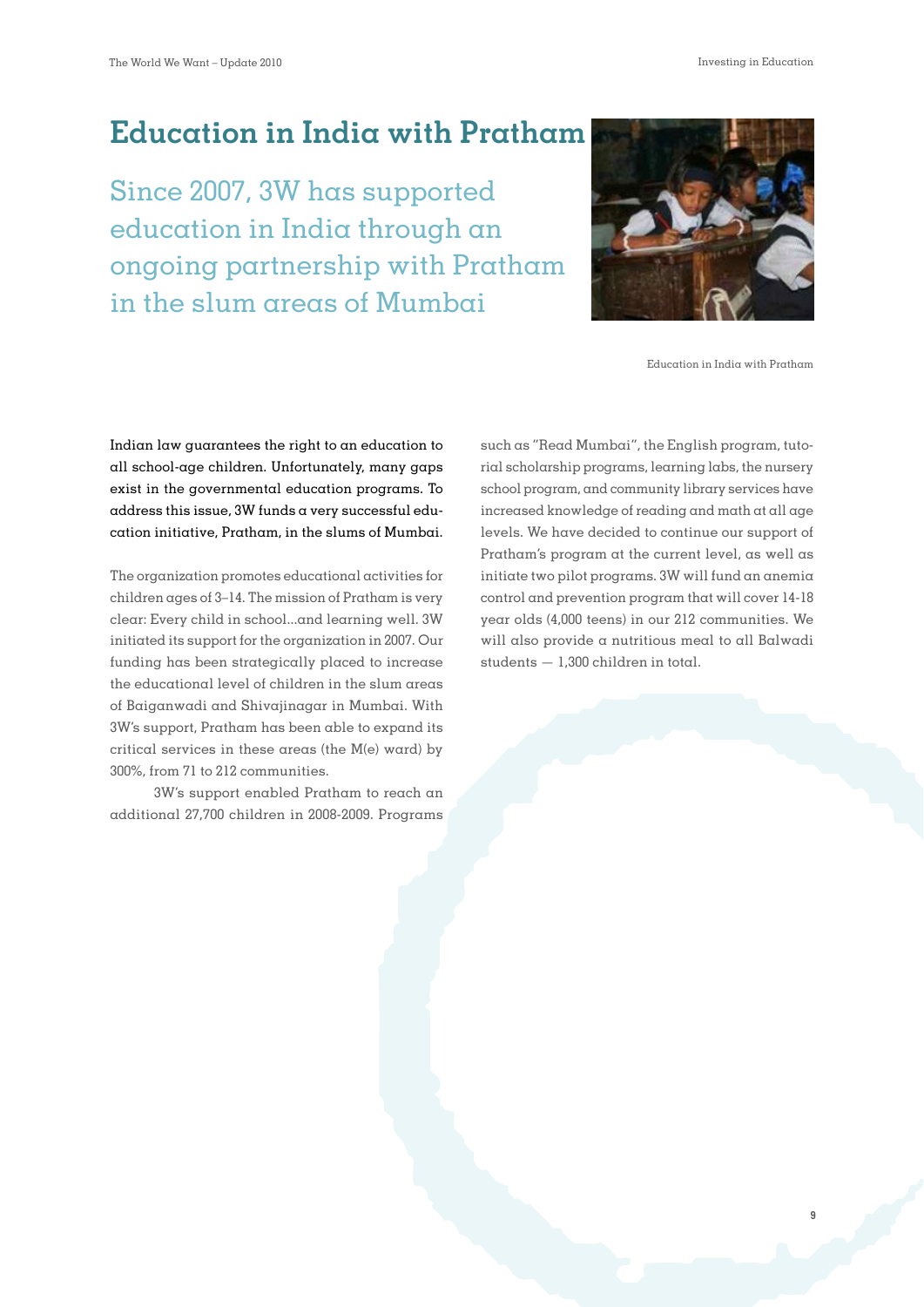# **JOB CREATION WITH ROOT CAPITAL**

A significant part of our activities this past year were spent on job creation and increased economic opportunities. We have become very active with our Partner organization, Root Capital. Not only do we provide financial support, but we also allocate significant organizational resources to increase Root Capital's scale and impact throughout Latin America. Having seen first-hand the impact of their business model, we were also instrumental in initiating their activities in Haiti.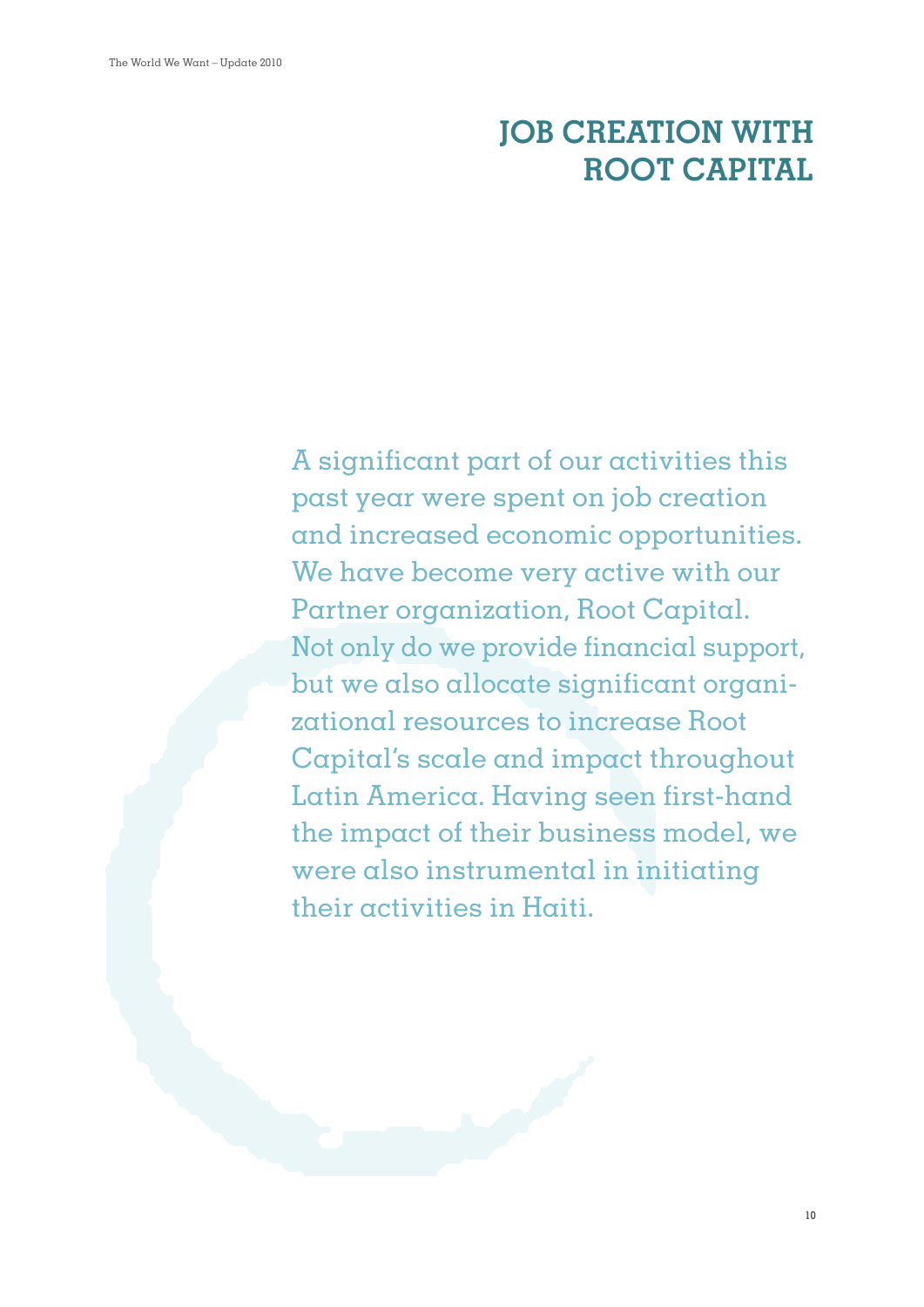#### **Job Creation Latin America**

In order to move forward on two of our priorities in Latin America, Poverty Alleviation through Job Creation and Rainforest Preservation, 3W began a long-term partnership with Root Capital.

Our initial support in 2010 was through a grant to fund the lending activities in Latin America. Throughout the past year, we have conducted on-site visits with Root team to better understand their model, its impact, and our ability to add-value as an actively engaged partner. We have decided to increase our financial and organizational involvement and are finalizing plans for 2011.

Root Capital pioneers finance for small and growing businesses (SGBs) that are trapped in the rural "missing middle" – the gap between micro- finance and traditional banking. They bridge this gap by providing capital, delivering financial management training, and strengthening market connections so that small and growing businesses can lift rural communities out of poverty and strengthen the health of our planet.

Since inception almost 10 years ago, Root Capital has disbursed over \$200 million in loans, reaching over 400,000 farmers and artisans in 30 countries in Latin America and Sub-Saharan Africa while maintaining a 99% repayment rate. In 2010 alone, Root disbursed \$80 million to 250 SGBs re- presenting almost 200,000 small-scale producers.

The Root Capital vision of success for this project involves social, economic, and environmental benefits to the borrowers and communities they serve. Social and economic benefits for the workers and members of the SGBs Root supports include increased producer income, access to education and health services, and basic food security. As a result of Root Capital financing, the SGBs themselves experience better growth, profitability, and stable access to international markets. A primary criteria for choosing client businesses is the requirement that the SGB is environmentally sustainable, therefore Root's work ensures that the rural poor do not have to resort to environmentally destructive



endeavors to succeed. On the contrary, borrowers find that the market for sustainably and ethically sourced goods provides a long-term, lucrative endeavor compared to the short-term, destructive activities to which they may have resorted before.

Why Root? Firstly, Root's core activity enables us to significantly move forward on our priorities to- day. Secondly, Root provides an innovative tool for real solutions: assessing collateral on future sales rather than existing assets. The lending model, i.e. reaching the 'missing middle' while mitigating the risks, is not only innovative but also self-sustaining. By 2011, the Latin American portfolio is expected to break even and then move to surplus – helping to fund the Africa portfolio. In addition, self-financing of much of the financial activity is expected in 2013 (now funded through philanthropic grants).

The Root focus on agricultural communities and the resultant slowing of deforestation and de- gradation due to improved livelihoods is one of the few proven options currently on the table. The model has successfully shown how to financially engage with the "missing middle" in the agricultural space, as well as how to work with commodity purchasers in the West through innovative financial and supply chain arrangements. The model is proving that business models can help to save the world's forests and prevent climate change, by engaging the stakeholders who rely on forests, or land near forests, for their income.

Our 2010 grant supported and strengthened the core financing activities of Root Capital in Latin America, by facilitating the provision of credit, financial management training, and market connections to small and growing businesses (SGBs), with the ultimate aim of helping to move rural communities away from destructive deforestation activities. As mentioned, we have committed to continue to partner with Root Capital for the long-term both through our organizational engagement and financial support.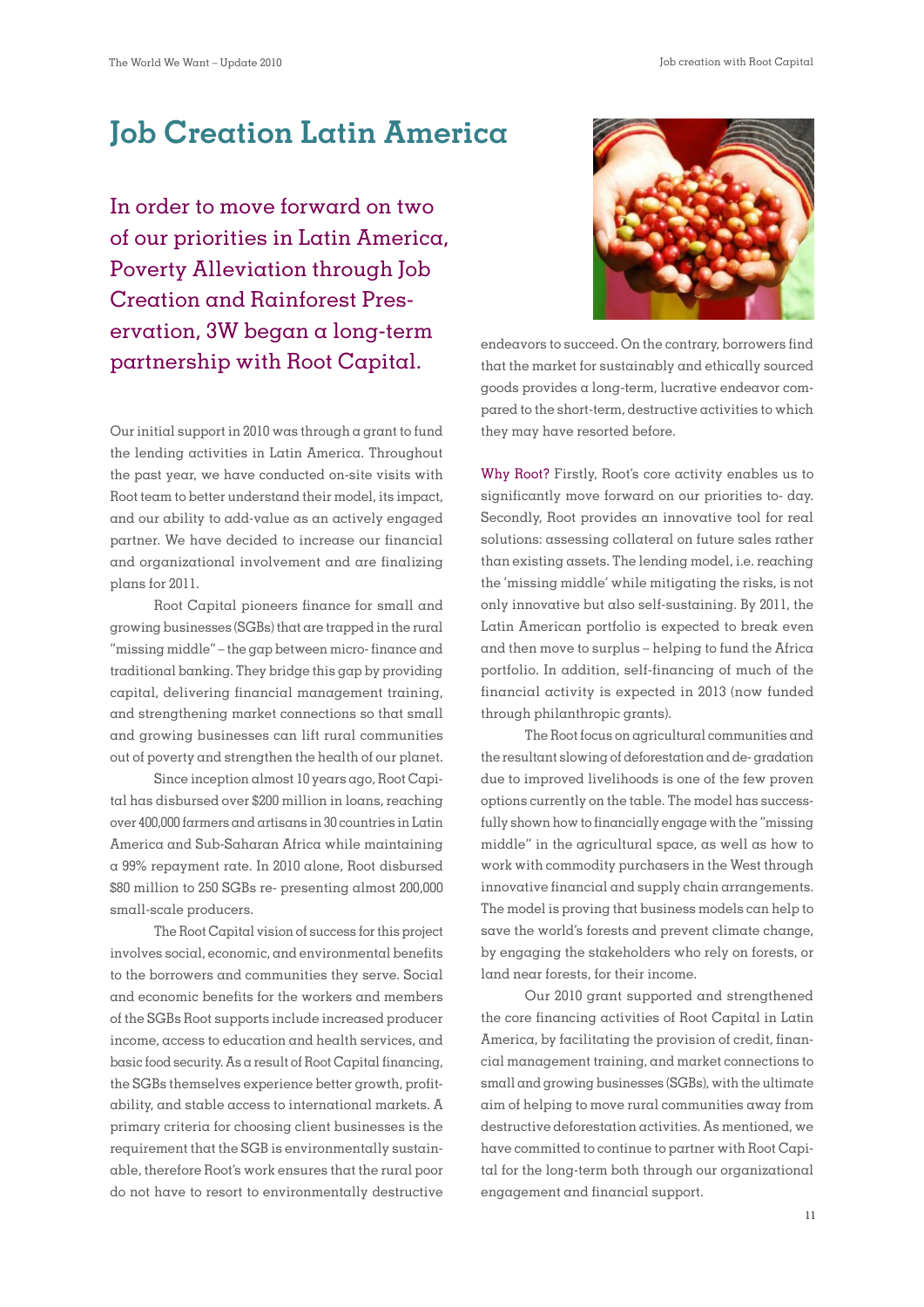# **HAITI**

After the devastating earthquake that hit Haiti on January 12th, 2010, 3W made the decision to help this impoverished island-nation. We waited for the relief and rescue effort to end, and then investigated the best ways for our active engagement, identifying education and job creation as our areas of focus.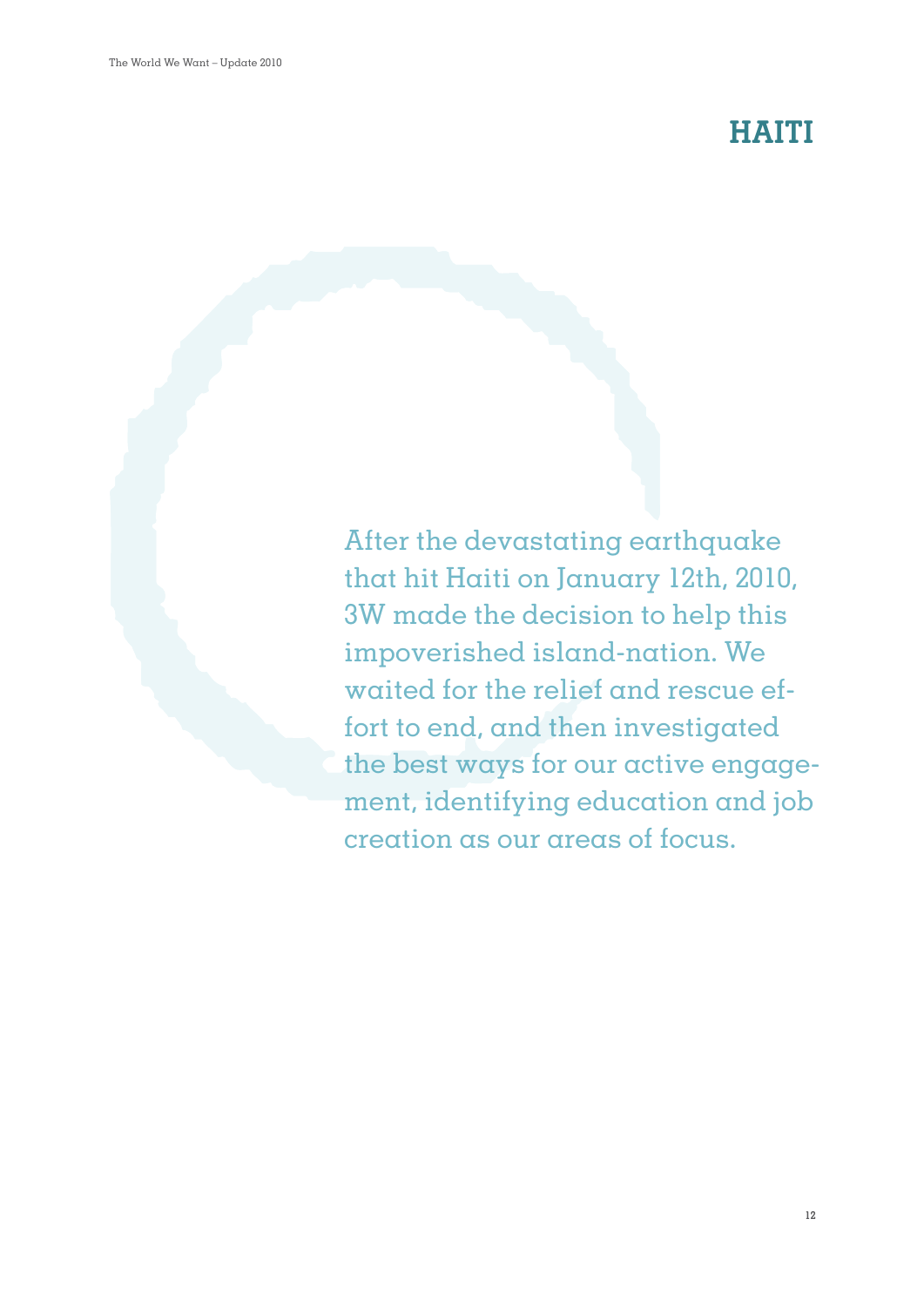### **Job Creation in Haiti**

3W supports job creation in Haiti by helping Root Capital finance small and growing businesses



A major obstacle for Haiti is a lack economic opportunity. To address the issue, 3W teamed up with Root Capital and supplied the start-up funding to get Root Capital's innovative model up and running in Haiti. Root Capital pioneers finance for small and growing businesses (SGBs) by providing capital, delivering financial management training, and strengthening market connections so that these businesses can lift rural communities out of poverty.

Just after the earthquake in 2010, 3W went to Haiti to try to understand the issues facing the devastated and impoverished country. We decided that we would make it a priority to support innovative tools and programs that could address the overall lack of economic opportunity in Haiti, thereby focusing on job creation and the development of some key industries.

3W has committed to work with Root Capital to bring their unique model of capital access and market linkages to Haiti. Our initial grant will provide the first-loss loan capital to initiate Root Capital efforts in Haiti. As first position capital, these funds are particularly difficult to secure. With this grant, our funds leveraged other donors — such as the Clinton Bush Haiti Fund. We have also committed to build organizational capacity in Haiti through local investment officers. We will continue to actively work together to increase lending and training activities.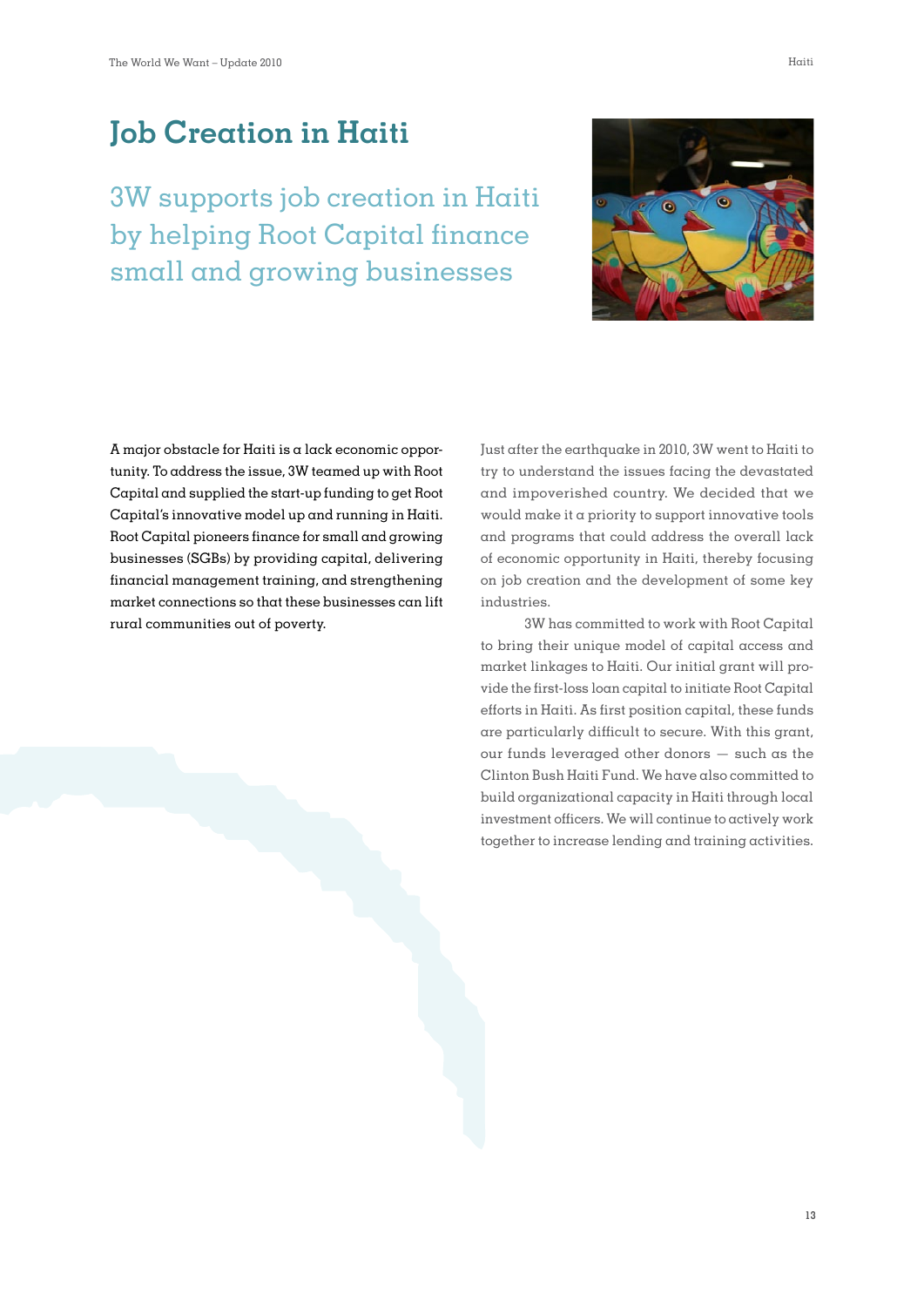### **Aquaculture with Caribbean Harvest**

Supporting Aquaculture in Haiti with Caribbean Harvest, a Haitian non-profit venture with a strong social agenda



One of 3W's areas of focus in Haiti is job creation and increased economic opportunity. The lack of jobs is a symptom of the shortage of viable industries. We have partnered with Caribbean Harvest, a Haitian non-profit established by Val Abe, to help grow the fresh water fishing industry. Not only will Caribbean Harvest create sustainable incomes and a highprotein local food source, but the organization has a strong social agenda.

Caribbean Harvest, a Haitian non-profit established by Dr. Val Abe, is a remarkable fish-farming program that has potential for long-term impact for thousands. The current plans for 2011 will provide food and sustainable incomes for nearly 300 families. 3W has partnered with Dr. Abe since May 2010 and plans to continue this partnership through long-term organizational and financial support.

The model to date is that families receive a starter kit (\$1,500 value) containing a floating metal cage, 2,400 baby fish and a four-month supply of fish food.

Caribbean Harvest's staff teaches the family how to raise the fish and then provides ongoing weekly oversight. In just 4 months, fish are fully grown and can be sold in markets. Profits earned from the sale of the fish give each family approximately \$500, in addition to covering the cost of purchasing another 2,400 baby fish and four-month supply of fish food. The harvest cycle repeats almost 2.5 times a year, helping each family earn an annual income of around \$1,200. This is in line with what a schoolteacher makes annually.

Our initial funding was to provide the startup cages, fingerlings, and fish food for 60 families. The aim is that with these initial supplies, and continued engagement by Dr. Abe and his staff, these families will embark on a sustainable and profitable enterprise.

In the spirit of creating lasting economic opportunity and development in Haiti, we are also working with Dr. Abe to scale operations of both the non-profit and for-profit side of Caribbean Harvest. To increase capacity, 3W provided a grant for administrative build-up. We will also take an active role on the Board to help drive impact on the ground.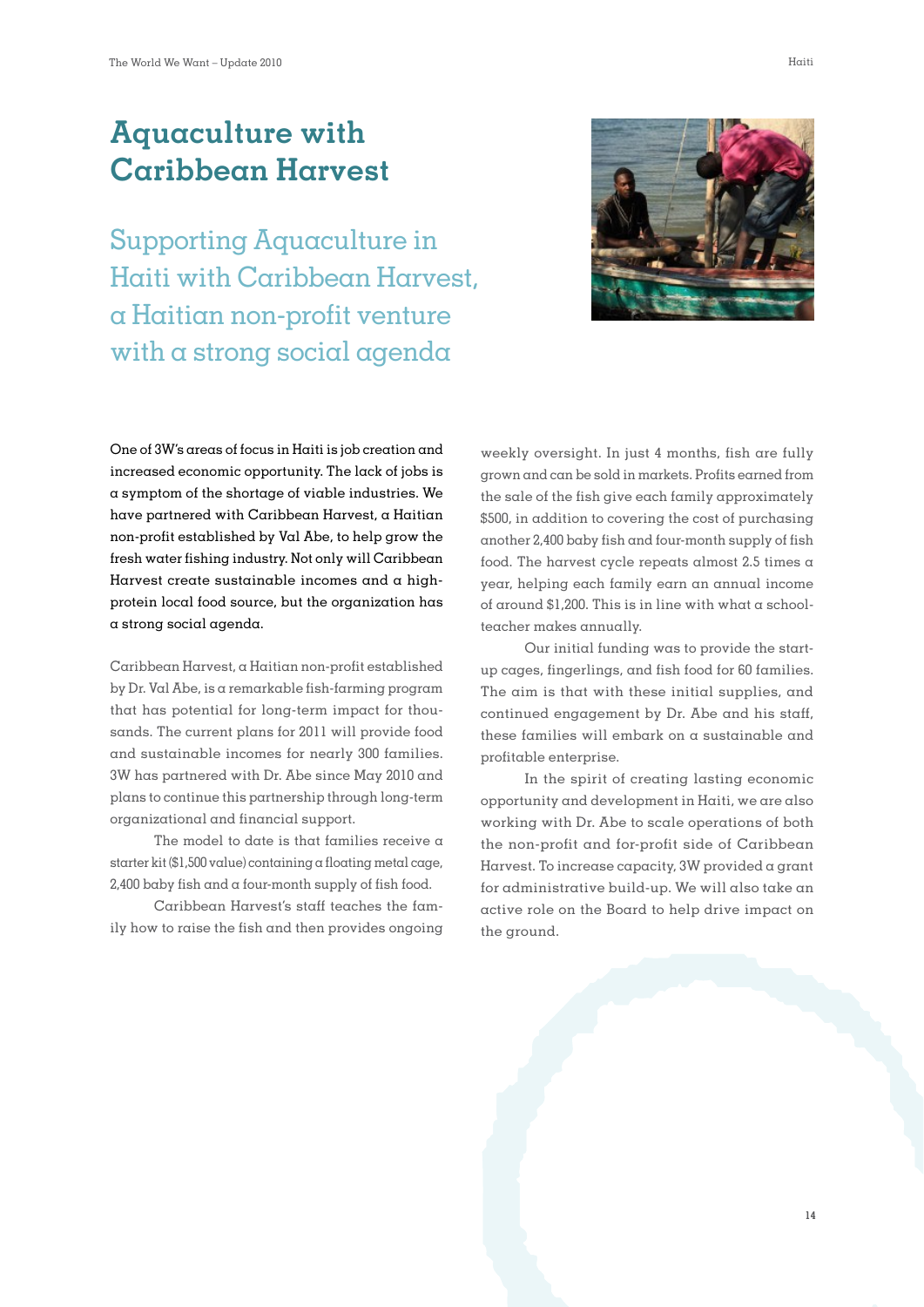Current commitment for three years to Partners in Health / Zanmi Lasante– a well-established local NGO with 25 years experience in Haiti



#### Partners in Health was founded by the world renowned, Dr. Paul Farmer, who now serves as the Special UN Envoy to Haiti.

Believing that education is a fundamental tool to overcoming the cycle of poverty and disease, 3W will support and expand the Adolescent Program. This education program is designed specifically to meet the needs of children who have been unable to enter primary school in grades appropriate to their age; they are among the most vulnerable children in the Central Plateau and Lower Artibonite regions of Haiti. Adolescent classes meet Monday through Friday for four hours in the morning, and the content

of the courses includes reading, writing, math and science. Students progress over four years through Levels 1 through 4, after which they have the opportunity to take a state certificate exam to document that they have completed primary school. The certificate itself, a very rare signification of achievement and interaction with the government, is incredibly meaningful to the children.

More broadly, the education that they gain enables them to catch up with their peers and gives them  $\alpha$  shot  $\alpha$ t improving their life prospects, including further schooling and economic opportunity. In 2009 there were 1,475 children enrolled in the program. In the aftermath of the earthquake and with 3W funding, this program has expanded to accommodate children who have moved into the area. In FY 2011, the Adolescent classes are being consolidated into fewer schools for greater efficiency, and the number of children enrolled will expand to 3,360.

As with all our projects, we will work with the local team to maximize impact. We are currently looking for ways to improve the actual school structures, to provide one high-protein meal during school, and to address the shortage of secondary schools for our graduating students.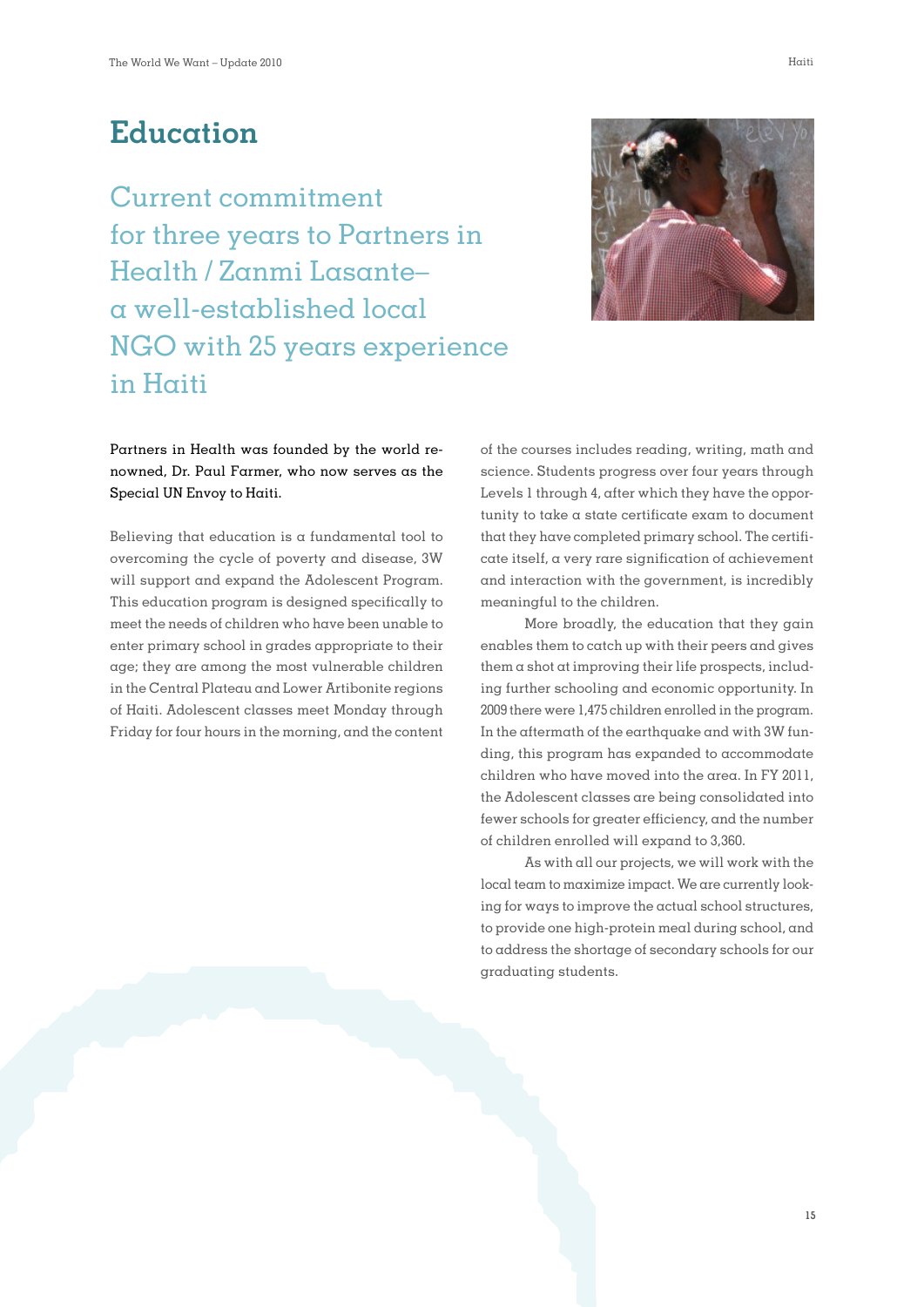# **GREAT APE CONSERVATION**

Historically, conservation initiatives have had noble intentions but with little collaboration among various stakeholders. We believe that if donors, conservation agencies, and local stakeholders work together on an agreed plan, the overall impact will be significantly greater. Together with the Arcus Foundation and others, we are working on various initiatives to conserve the most threatened Ape Habitats. We have a three pronged approach towards our conservation of these great animals:

- 1) to conserve habitat through projects on the ground,
- 2) to support the data gathering and scientific research required for policy change, and
- 3) to support sanctuaries.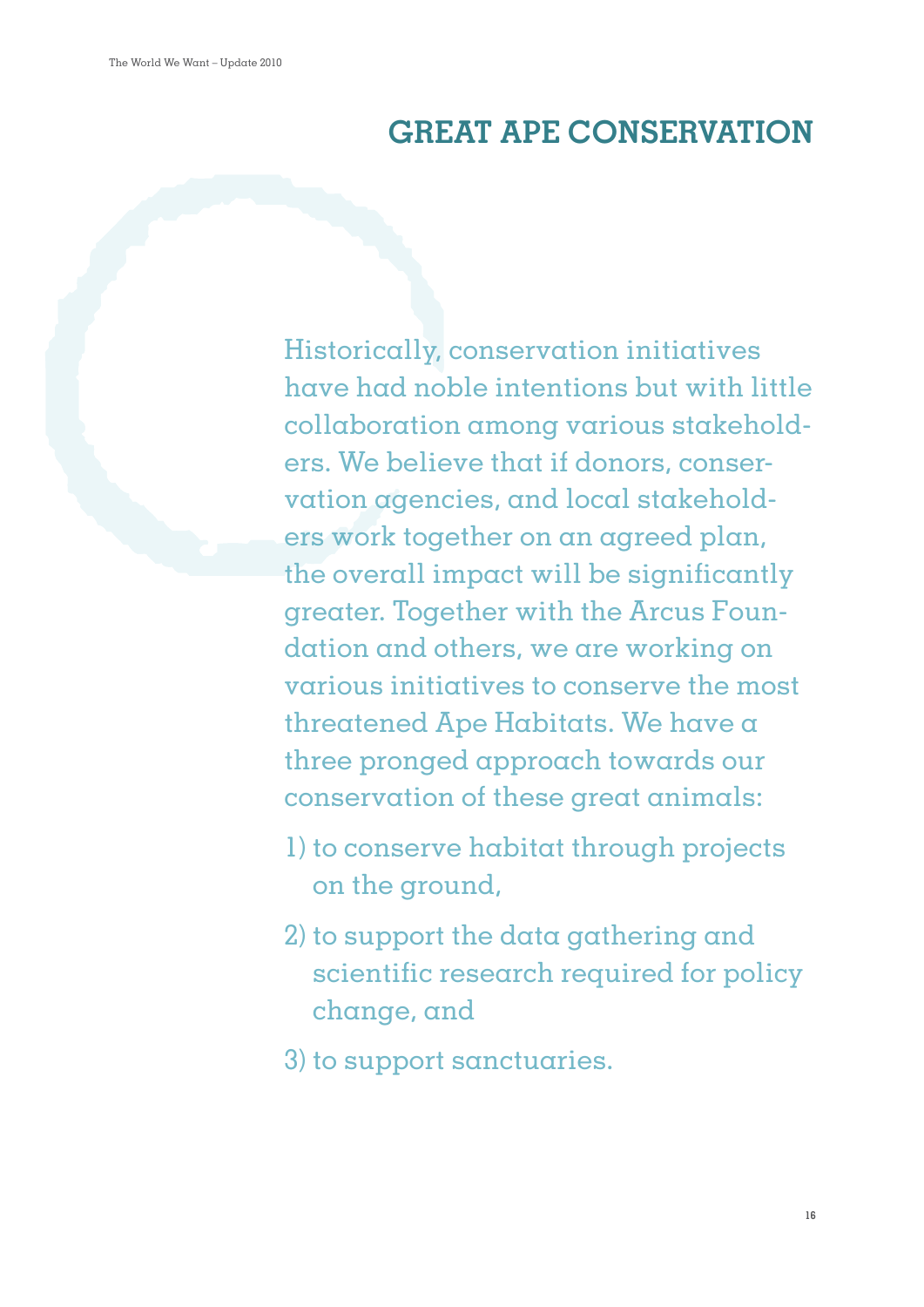# **Ape Habitat Conservation**

Following the lessons learned in Virunga Park, we are developing a Conservation Action Plan in DRC (Congo) with Arcus and the Jane Goodall Institute



This project is the first, of hopefully many to come, within our portfolio of specific habitat conservation. Our current ape habitat conservation work is centered in the Maiko-Tayna-Kahuzi-Biega Landscape in the Democratic Republic of Congo (DRC). We are particularly interested in preserving this landscape as it is home to an estimated population of 15,000 eastern chimpanzees (Pan troglodytes schweinfurthii) and 5,000 eastern lowland gorillas (Gorillaberingei graueri). It is globally significant for: 1) its rich biodiversity (high species richness, high numbers of endemic species, significant numbers of globally threatened and endangered species); 2) encompassing nearly the entire range of the eastern lowland gorilla; and

3) its large blocks of intact forest. These forests at the headwaters of the Congo River not only regulate local climate and soil protection but are critical to maintaining global ecological services – storing carbon that counteracts global climate change and playing a role in regulating one of the world's largest river basins.

Our support will allow for JGI's development of a de- tailed great ape conservation action plan in partner- ship with the Institut Congolais pour la Conservation de la Nature (ICCN). This plan will identify threats to species and habitats in a critical landscape of the eastern Democratic Republic of the Congo, and develop recommendations for a range of conservation, livelihood and social infrastructure interventions that will directly address those threats. The end result of this process will be  $\alpha$  comprehensive plan for the entire landscape that has the buy-in from all stakeholders, including local communities, local and state governments, and the various local and international organizations on the ground.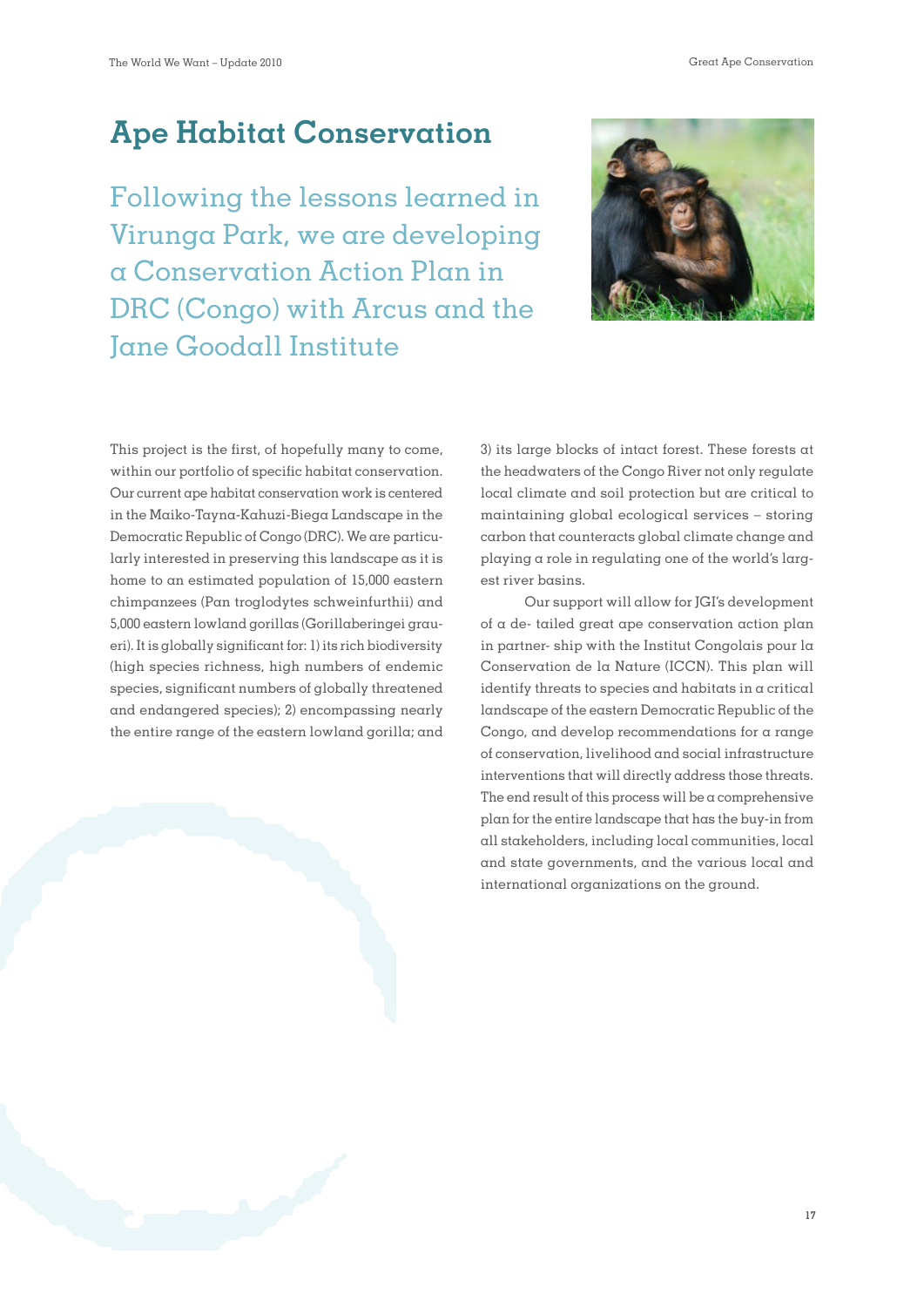Great Ape Conservation

## **Mapping Ape Populations**

3W is supporting a database that will provide relevant knowledge on how to take into consideration ape populations in areas of interest for various stakeholders



As part of our Ape Habitat Conservation interest, we support programs that will increase data collection and data dispersion of ape populations. The output of this work is an integral element in sustainable natural resource planning and conservation policy for local governments.

Decision makers interested in supporting conservation of Great Apes in the wild, including donors, need information to support their decisionmaking processes, in order to ensure that actions are targeted appropriately, with the best possible long-term impact. The information needs to be readily accessible, easy to interpret, and fit for purpose. It should be as up-to-date as possible and allow a wide range of questions to be answered. Any deficiencies in the data should be readily identifiable. With these parameters in mind, the Apesmapper database is under development by UNEP-WCMC, the Max Planck Institute for Evolutionary Anthropology (MPI) and the SSC Great Ape Specialist Group.

Given existing deficiencies in collaboration and knowledge dispersion, the database will be a useful tool to increase the effectiveness of overall conservation. By providing timely and integrated knowledge, this website/database is a one-stop center for policy makers, conservationists, and donors. This database will provide relevant knowledge on how to take into consideration ape populations in areas of interest for various stakeholders. It will enable effective decision-making for policy-makers, local governments, conservationists, and industrial actors. The database will link information from the UN (Great Ape Survival Plan), JGI, FFI, Max Planck, etc. Such collaborative knowledge sharing strengthens the ability to lobby for ape conservation.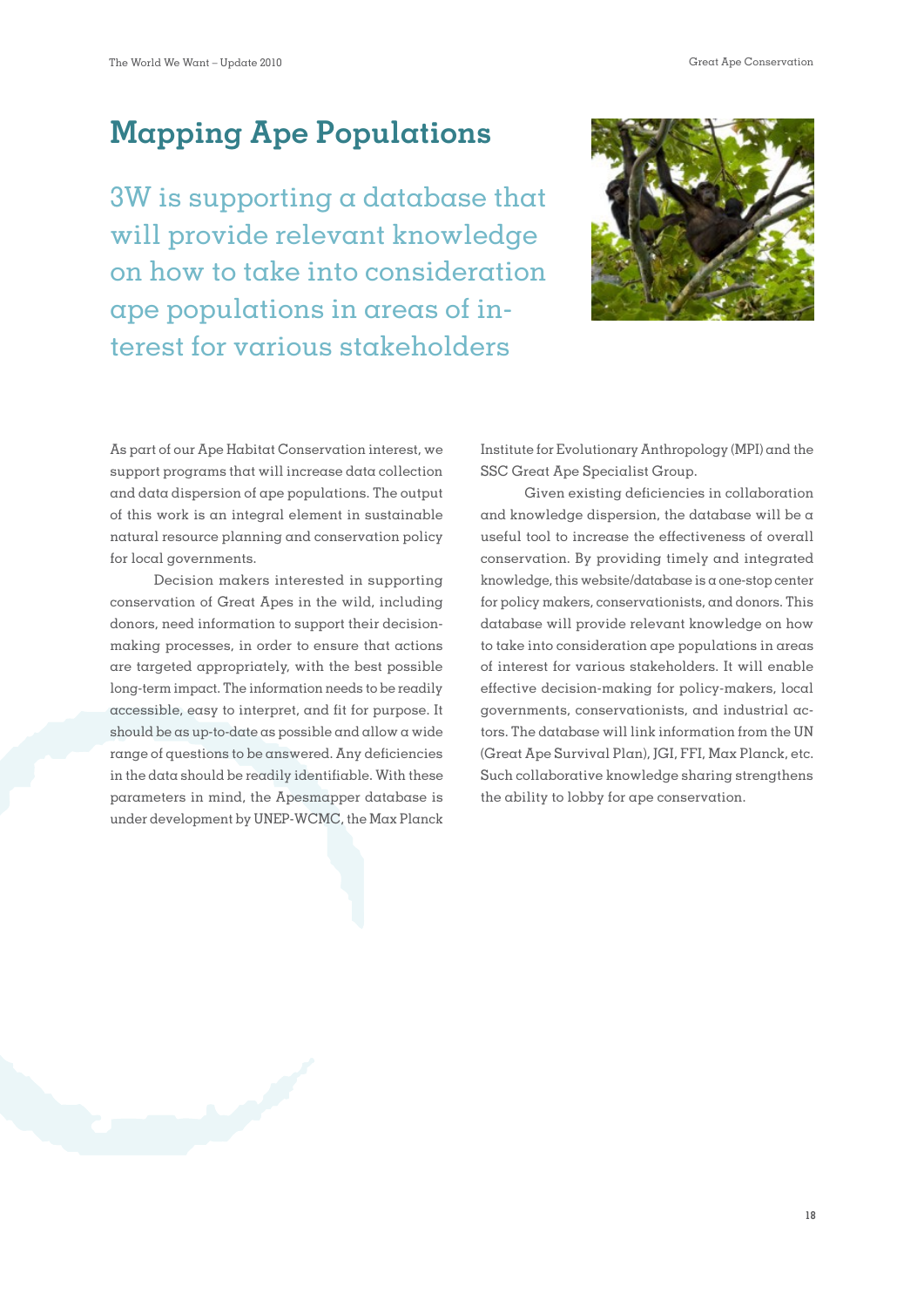## **Ape Sanctuaries**

Although our focus is habitat conservation, we also support sanctuaries that care for victims of the illegal poaching and exotic animal trade.

The Sweetwaters Chimpanzee Sanctuary is incorporated within the Ol Pejeta Conservancy and is the only place in Kenya where this highly endangered and remarkably intelligent species can be seen.

The sanctuary facility was initially established to receive and provide life-long refuge to orphaned and abused chimpanzees but has increased its scope, accepting chimpanzees rescued from traumatic situations from west and central Africa. The sanctuary now provides safe refuge to 43 chimpanzees. At Sweetwaters Sanctuary, chimpanzees are being carefully nursed back to health so they can enjoy the rest of their days in the safety of a vast natural enclosure. The chimpanzees live in two large groups separated by the Ewaso Nyiro River.

3W, in partnership with Arcus Foundation, has funded the construction of  $\alpha$  new night house. This structure will allow the sanctuary to increase its capacity 100%, to 90 chimps. Furthermore, the night house will enable Sweetwaters to use an additional 100 acres of currently unused land. Construction is to be completed in 2011.



3-yearly health checks are conducted on all the chimps at Sweetwaters, where they are vaccinated against a range of diseases, their health (faeces, blood, parasites, organ function, etc) is checked. In this photo, Eva, an adult chimpanzee is being checked by Lawrence Mugisha, a vet from Uganda with many years of chimpanzee experience.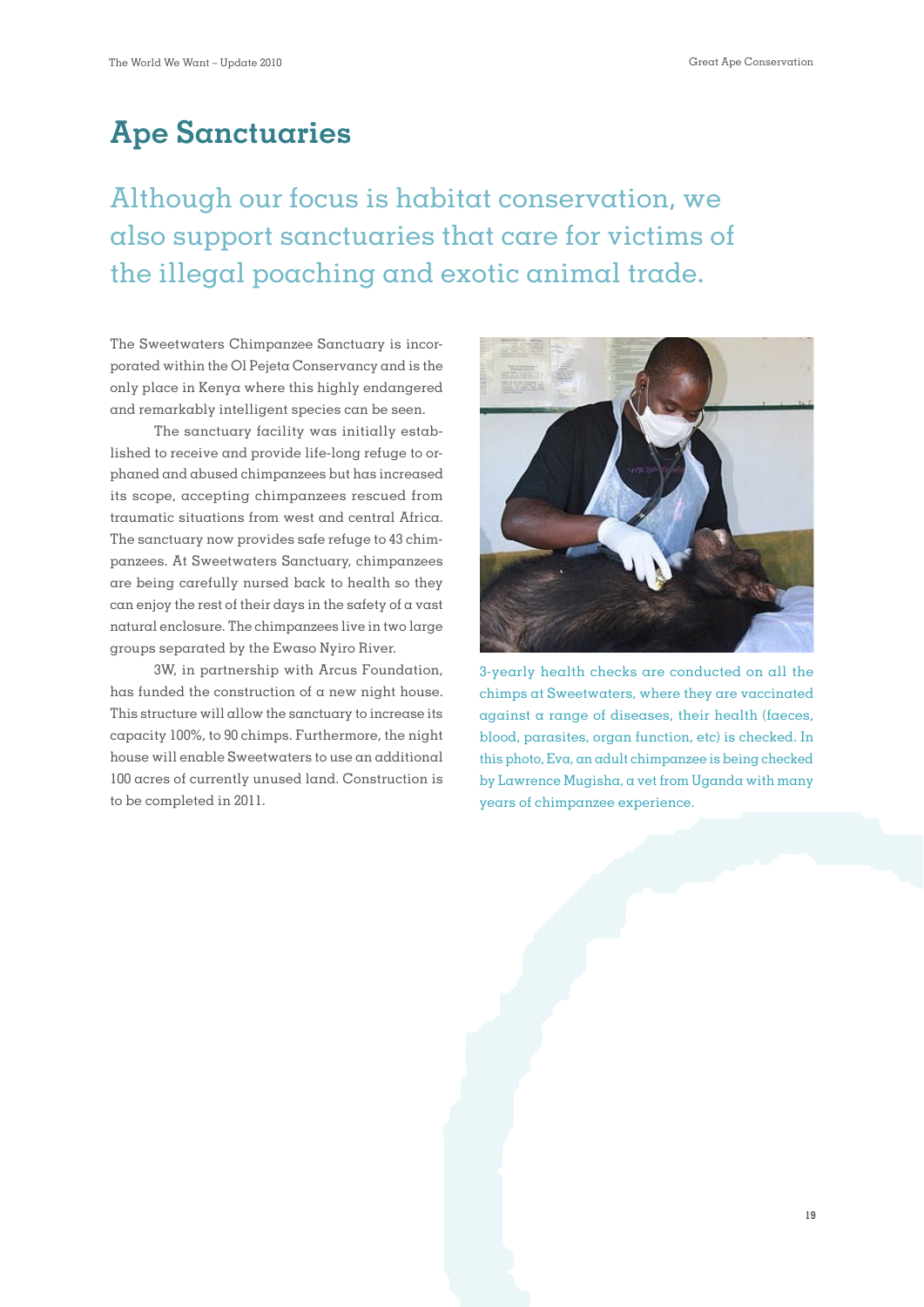# **EXITED PROJECTS**

Although we strive to stay with our projects for many years through active engagement, we have exited four projects this year.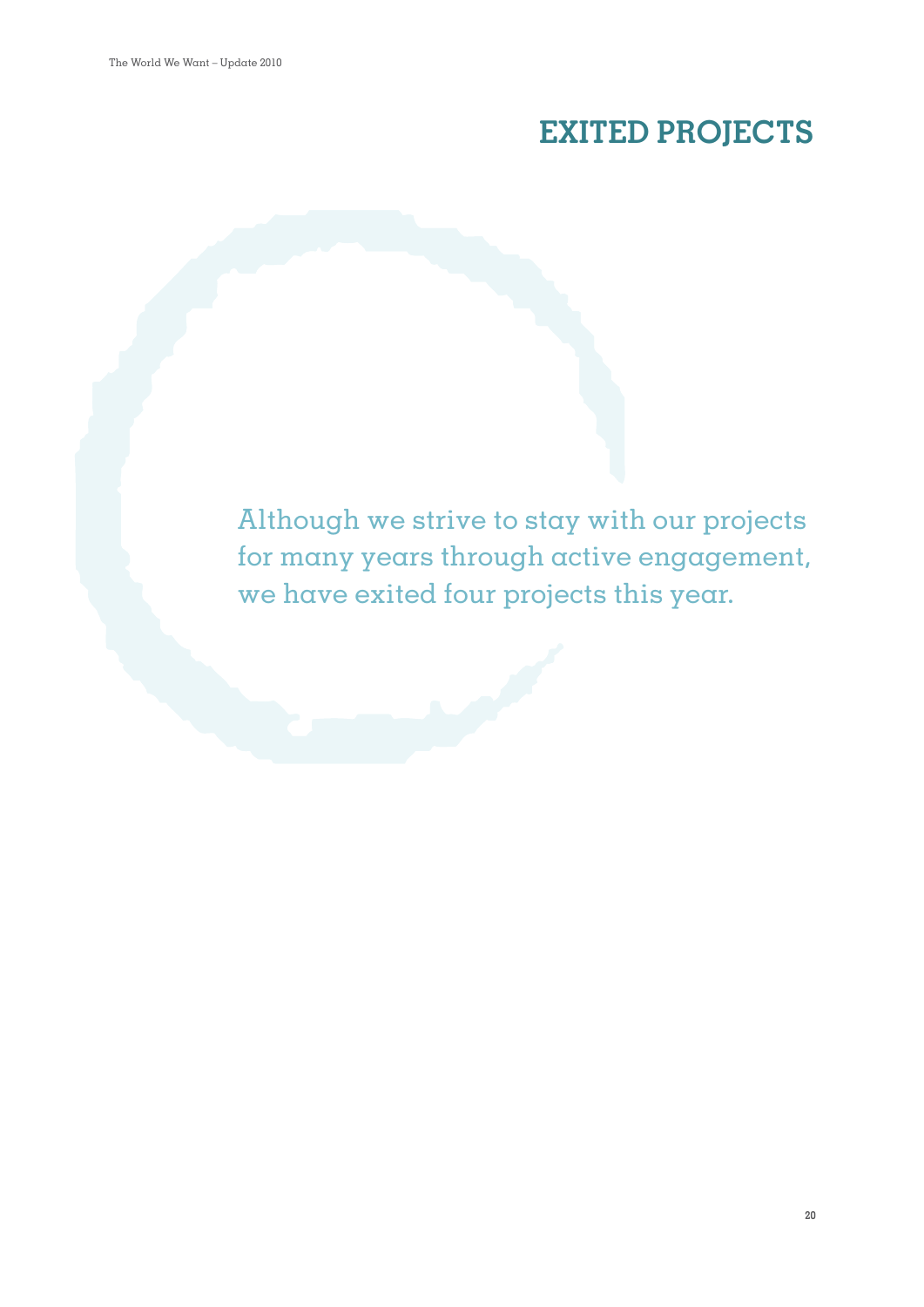

#### **Hand in Hand — Tamil Nadu**

Hand-in-Hand boasts a highly efficient job creation model. Through the combination of self-help groups, micro-finance, and enterprise training, the organization is able to generate sustainable livelihoods. Although the job creation model is focused on women, each new job/enterprise impacts all members of the women's family. The additional, and more regular, income affords the family access to greater educational opportunities, better nutrition, and an overall higher economic welfare. Additionally, the women earn a greater standing in the family and society as a whole.

Although the core competency of the Handin-Hand organization is the self-help, job creation program, Hand-in- Hand also works on a holistic level within education, health, environment, and information. In order to support the valuable services provided by Hand-in-Hand, 3W provided a grant to the India organization over 2009 and 2010.

The 3W model involves active involvement, i.e. our approach to philanthropy is very similar to Paul's approach as a capital investor – to invest time, talent and treasure. We hope that our time and engagement will increase impact. Much like a traditional investment approach, we want to have influence over our significant investments, hopefully maximizing results. We put a great deal of time into the HIH organization – and have learned some important lessons. When we are a major donor in an organization, we want to be involved at the top of the decision making chain—through welcomed, active engagement. The HIH International Board did not provide an appropriate environment for our type of active and critical engagement, and we therefore made the decision to focus on other impact opportunities. Despite our withdrawal from the Hand in Hand organization, we do admire the important service they provide and the significant results they achieve.



#### **Stree Mukti Sanghatana – Mumbai**

Stree Mukti Sanghatana (SMS) was founded by Mrs. Jyoti Mhapsekar in the 1970s as an apolitical organization with the aim to support women, irrespective of caste class and religion. In 1998, SMS started the Parisar Vikas program to address the problems facing waste-picking women and the overall problem of waste management in Mumbai. The organization cooperates with other NGO's and has a close relationship with the Municipal Corporation of Mumbai.

3W initiated its support for this project in 2006. To date, the impact of the Parisar Vikas program is impressive. Currently 2,500 rag pickers are organized into self-help groups in four areas in and around Mumbai. These groups not only empower the members with knowledge and education, but also provide much needed emotional support. The Parisar Vikas program also provides educational services to the 2,000 children of the participating rag pickers. These services include tutorial classes, life-skills training, and access to much-needed reading material. Finally, since inception, Parisar Vikas has moved almost 500 women into permanent employment.

We evaluated the project on a quarterly basis with the help of Social Initiative. We also visited the project and Mrs. Mhapsekar in April 2007 and again, in September 2009. Our support was continuous from 2006 to 2010.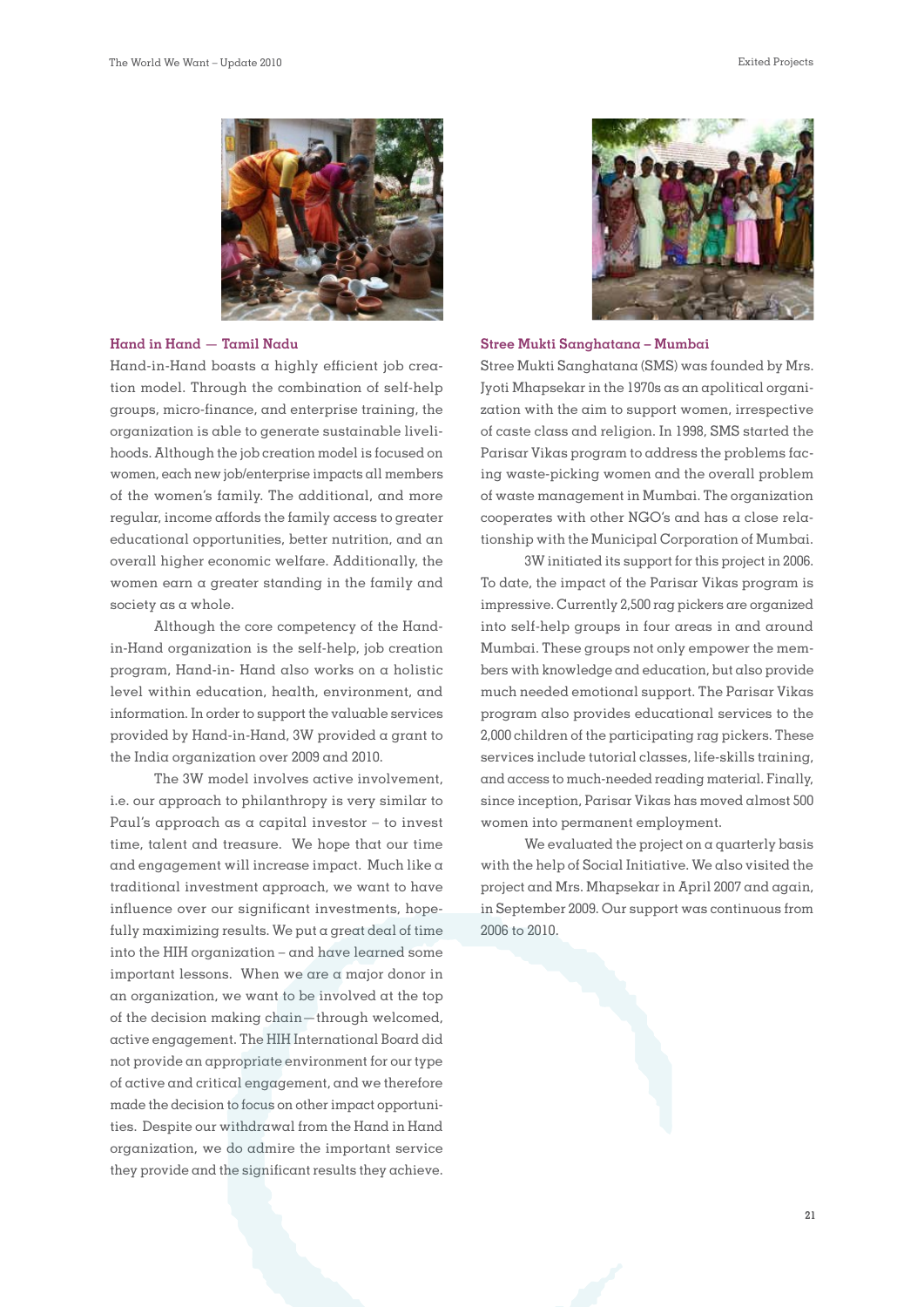

#### **Tretjak Orphanages Exchange Program (TBU)**

Paul, the founder of The World We Want has significant experience with Russia and supported TBU prior to the establishment of 3W. As Tretjak's largest sponsor, 3W provided annual contributions from 2004- 2011. These funds have been used to bring Russian orphans to Sweden for a few weeks every summer. The visits allow the children to understand and experience the dynamics of family life — an important aspect of psychological development. Other sponsors include the World Childhood Foundation.



#### **Awacachi Corridor – Ecuador**

Throughout 2010, we benefitted from the help of Evan Bowen-Jones, contracted to assist in the development of a result-oriented conservation project with proven local organizations. Evan Bowen-Jones is an expert in conservation management and implementation and has worked in the South Pacific, South-East Asia and China, Latin America, the Caribbean and Africa. During our due diligence process, we supported the efforts to conserve the Awacachi corridor in Ecuador through FFI Latin America and the local Sirua Foundation. In the end, however, we felt that the local organizations were not a suitable match for 3W, and therefore decided to step away from the project.